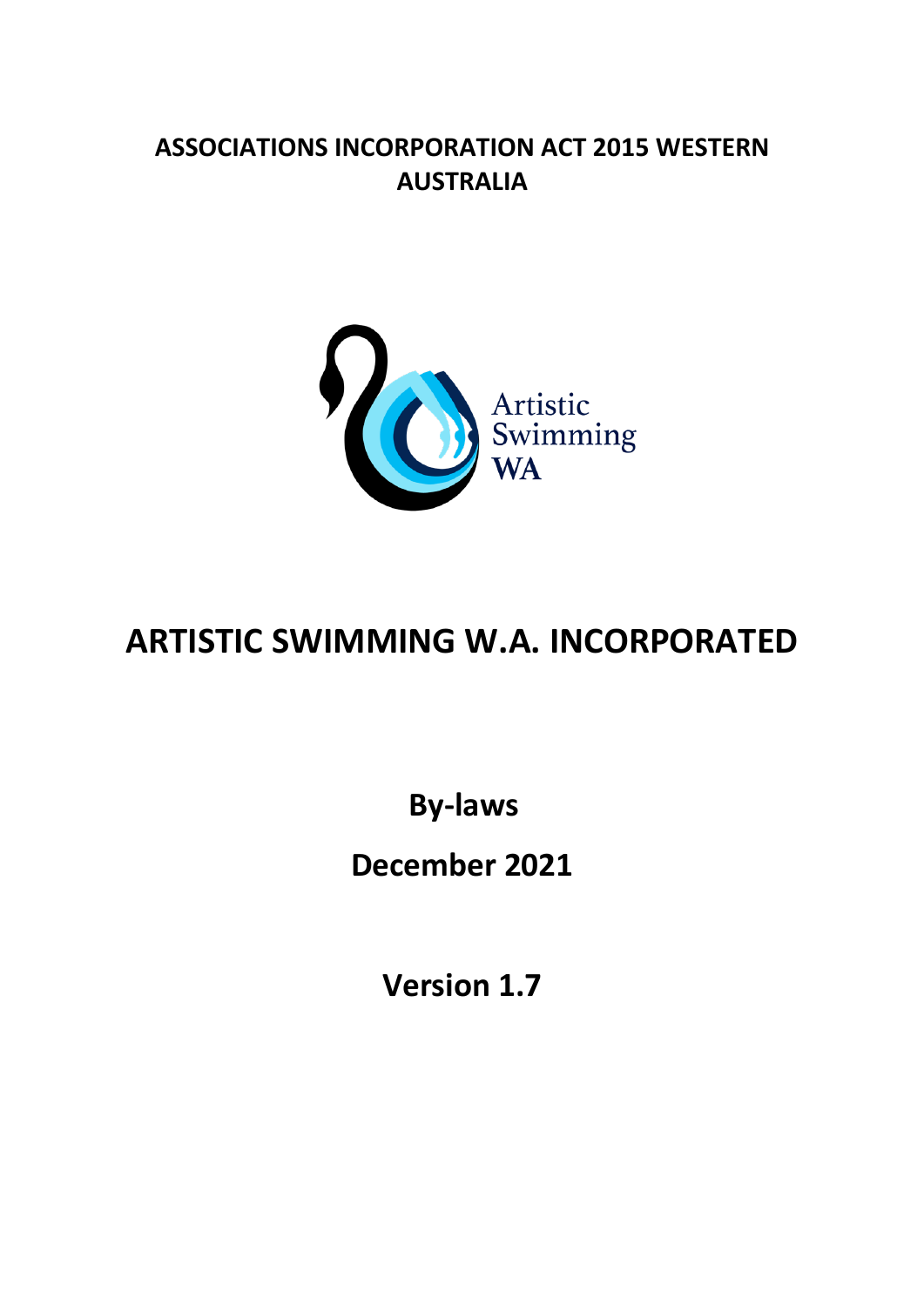**Title** 

### **TABLE OF CONTENTS**

### Page No.

| $\mathbf{1}$ . |     |                                                                          |  |
|----------------|-----|--------------------------------------------------------------------------|--|
| 2.             |     |                                                                          |  |
|                | 2.1 |                                                                          |  |
|                | 2.2 |                                                                          |  |
|                | 2.3 |                                                                          |  |
|                | 2.4 |                                                                          |  |
|                | 2.5 |                                                                          |  |
|                | 2.6 |                                                                          |  |
|                | 2.7 |                                                                          |  |
|                | 2.8 |                                                                          |  |
|                | 2.9 |                                                                          |  |
| 3.             |     |                                                                          |  |
|                | 3.1 |                                                                          |  |
|                | 3.2 |                                                                          |  |
|                | 3.3 |                                                                          |  |
| 4.<br>of 3)    |     | APPOINTED INDEPENDENT DIRECTORS (Minimum of 2 -Maximum<br>$\overline{7}$ |  |
|                | 4.1 |                                                                          |  |
| 5.             |     | CASUAL VACANCIES IN MEMBERSHIP OF BOARD  8                               |  |
| 6.             |     |                                                                          |  |
| 7.             |     |                                                                          |  |
|                | 7.1 |                                                                          |  |
|                | 7.2 |                                                                          |  |
|                | 7.3 |                                                                          |  |
|                | 7.4 |                                                                          |  |
|                | 7.5 |                                                                          |  |
|                | 7.6 |                                                                          |  |
| 8.             |     |                                                                          |  |
|                | 8.1 |                                                                          |  |
|                | 8.2 |                                                                          |  |
|                | 8.3 |                                                                          |  |
|                | 8.4 |                                                                          |  |
|                | 8.5 |                                                                          |  |
| 9.             |     | OTHER ARTISTIC SWIMMING WA POSITIONS 14                                  |  |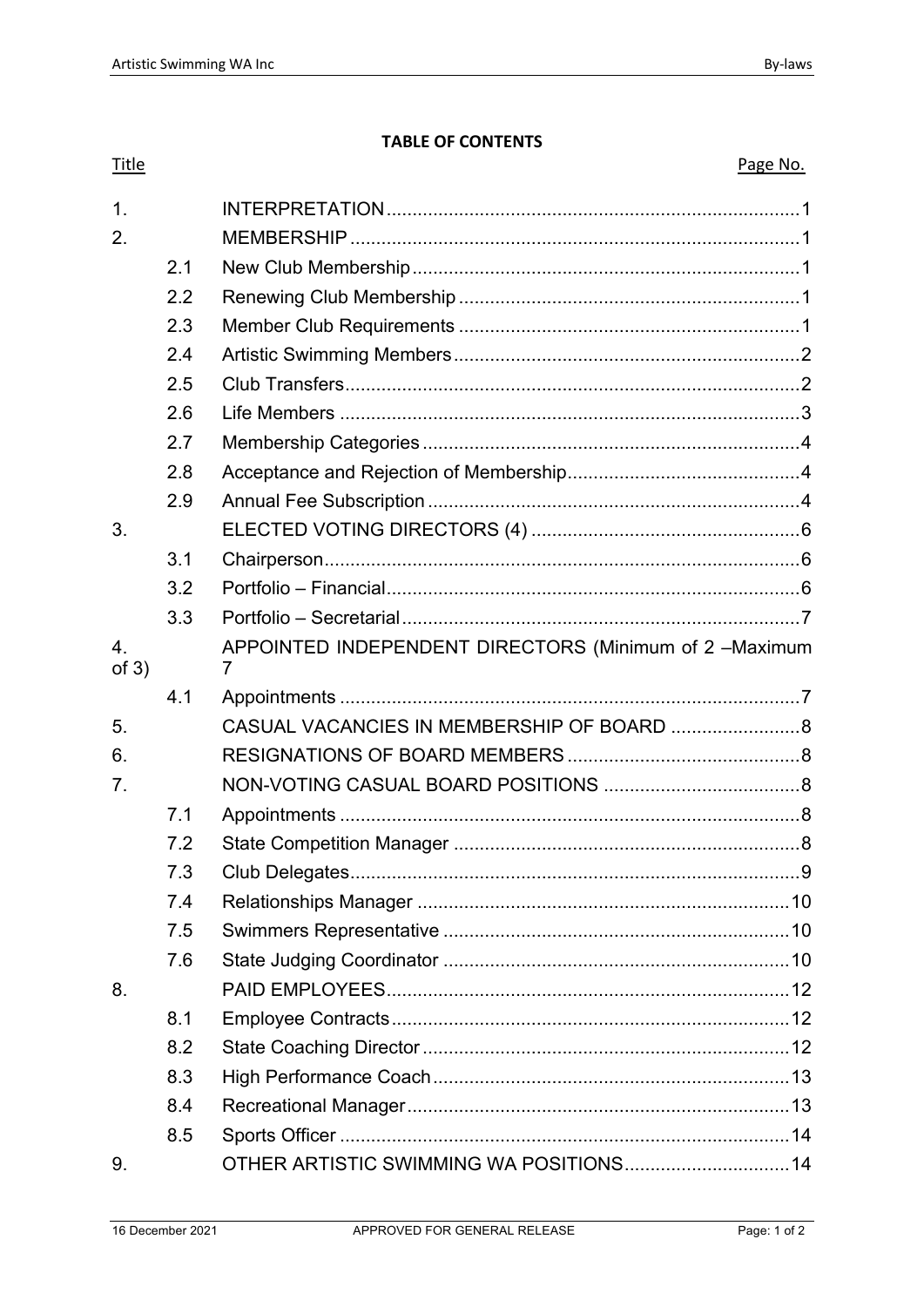|     | 9.1  |                                                        |  |
|-----|------|--------------------------------------------------------|--|
|     | 9.2  |                                                        |  |
|     | 9.3  |                                                        |  |
| 10. |      |                                                        |  |
| 11. |      |                                                        |  |
|     | 11.1 |                                                        |  |
|     | 11.2 |                                                        |  |
|     | 11.3 |                                                        |  |
|     | 11.4 |                                                        |  |
|     | 11.5 |                                                        |  |
| 12. |      |                                                        |  |
| 13. |      |                                                        |  |
| 14. |      |                                                        |  |
| 15. |      |                                                        |  |
| 16. |      |                                                        |  |
|     | 16.1 |                                                        |  |
|     | 16.2 |                                                        |  |
|     | 16.3 |                                                        |  |
|     | 16.4 | Australian National and Open Age Group Championships22 |  |
|     | 16.5 |                                                        |  |
| 17. |      |                                                        |  |
| 18. |      |                                                        |  |
| 19. |      |                                                        |  |
| 20. |      |                                                        |  |
| 21. |      |                                                        |  |
|     | 21.1 |                                                        |  |
|     | 21.2 |                                                        |  |
|     | 21.3 |                                                        |  |
|     | 21.4 |                                                        |  |
| 22. |      | GRIEVANCE PROCEDURE AND DISPUTE RESOLUTION 24          |  |
|     | 22.1 |                                                        |  |
|     | 22.2 |                                                        |  |
|     | 22.3 |                                                        |  |
|     | 22.4 |                                                        |  |
| 23. |      | DISTRIBUTION OF SURPLUS PROPERTY ON WINDING UP OF      |  |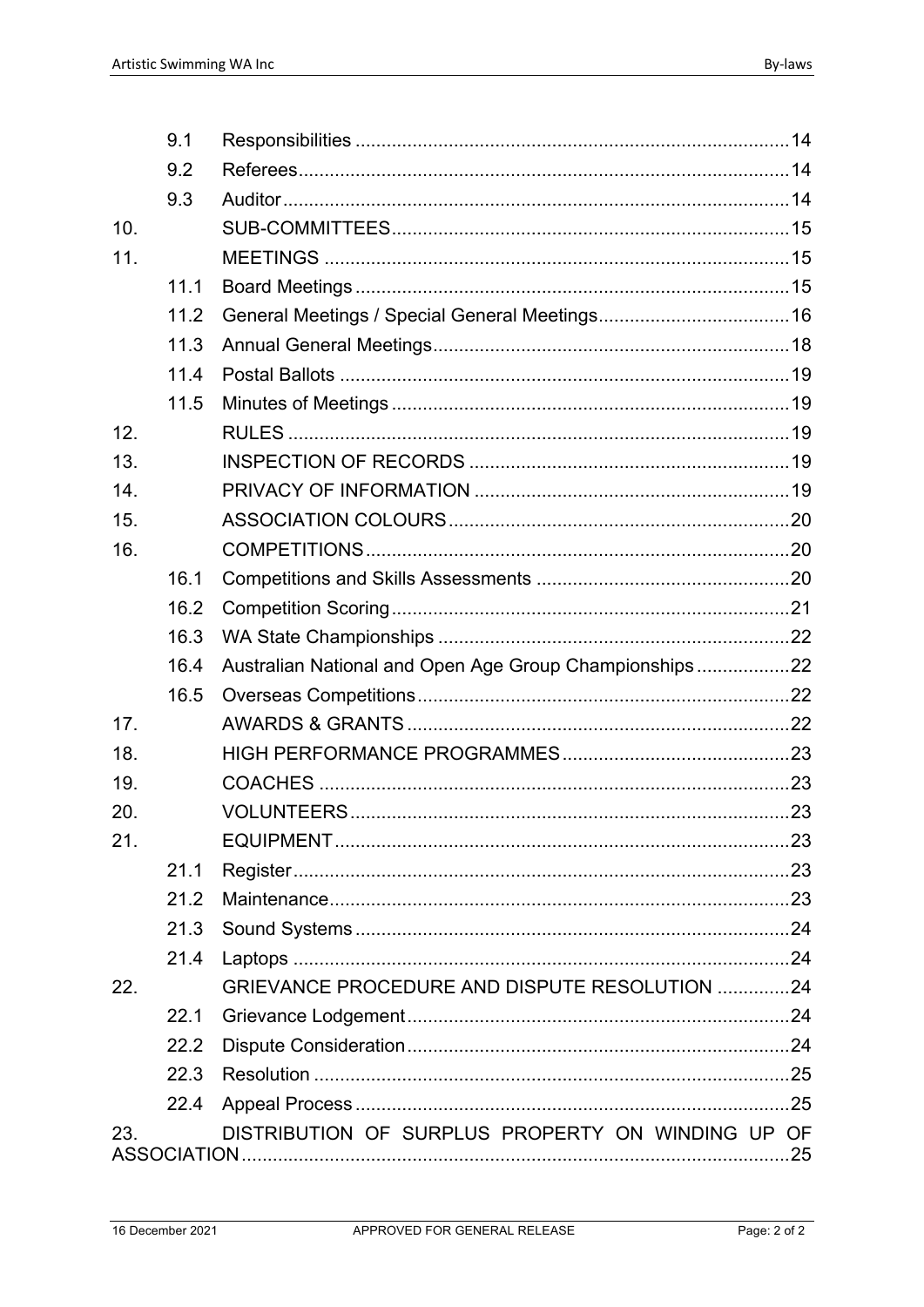Artistic Swimming WA (ASWA) has established the following By-laws. These should be read in conjunction with the *Associations Incorporation Act 2015 (WA)*, the Constitution and By-laws of Artistic Swimming Australia Inc. and the relevant FINA rules.

# 1. INTERPRETATION

In these By-laws:

- Words importing the singular include the plural and vice versa.
- Words importing any gender include all other genders.
- References to any office of the Association include any person acting for the time being as such Officer.
- References to persons include corporations and bodies politic.
- A reference to "writing" shall unless the contrary intention appears, be construed as including references to printing, lithography, photography and other modes of representing or reproducing words in a visible form, including messages sent by electronic means.
- Act refers to the *Associations Incorporation Act 2015* (WA)

### 2. MEMBERSHIP

#### 2.1 New Club Membership

2.1.1 New Clubs are to complete a "New Club Membership Application" form indicating the number of registered members, colours, logos and name of new Club prior to incorporating.

#### 2.2 Renewing Club Membership

- 2.2.1 Existing member clubs are to renew their membership one (1) month prior to the end of financial year by submitting the prescribed "Application for Affiliation" form.
- 2.2.2 Do we charge clubs to be affiliated? Same as ASAI charges States \$50 fees nominal fee

#### 2.3 Member Club Requirements

- 2.3.1 A bona fide Synchronised Swimming Club, to affiliate or re-affiliate with Artistic Swimming WA (ASWA):
	- 1. Must be not fewer than seven (7) members, four (4) of whom must be participating swimmers (i.e.: involved in competition, displays, star awards, club artistic swimming activities).
	- 2. The Club must have one (1) President, one (1) Secretary and one (1) Treasurer.
	- 3. The President and Treasurer must be two (2) different people.
	- 4. Competing members must be eligible to compete as defined by FINA and ASAI.
	- 5. Must pay to Artistic Swimming WA the annual subscription prescribed by ASWA.
	- 6. Must ensure that no athletic member is registered with more than one club and that no swimming member shall represent more than one club in interclub or championship competitions.
	- 7. Must have in its constitution, objects similar to this association.
- 2.3.2 Clubs are to request Artistic Swimming WA Board approval for any change of name, colour or logo of the Club.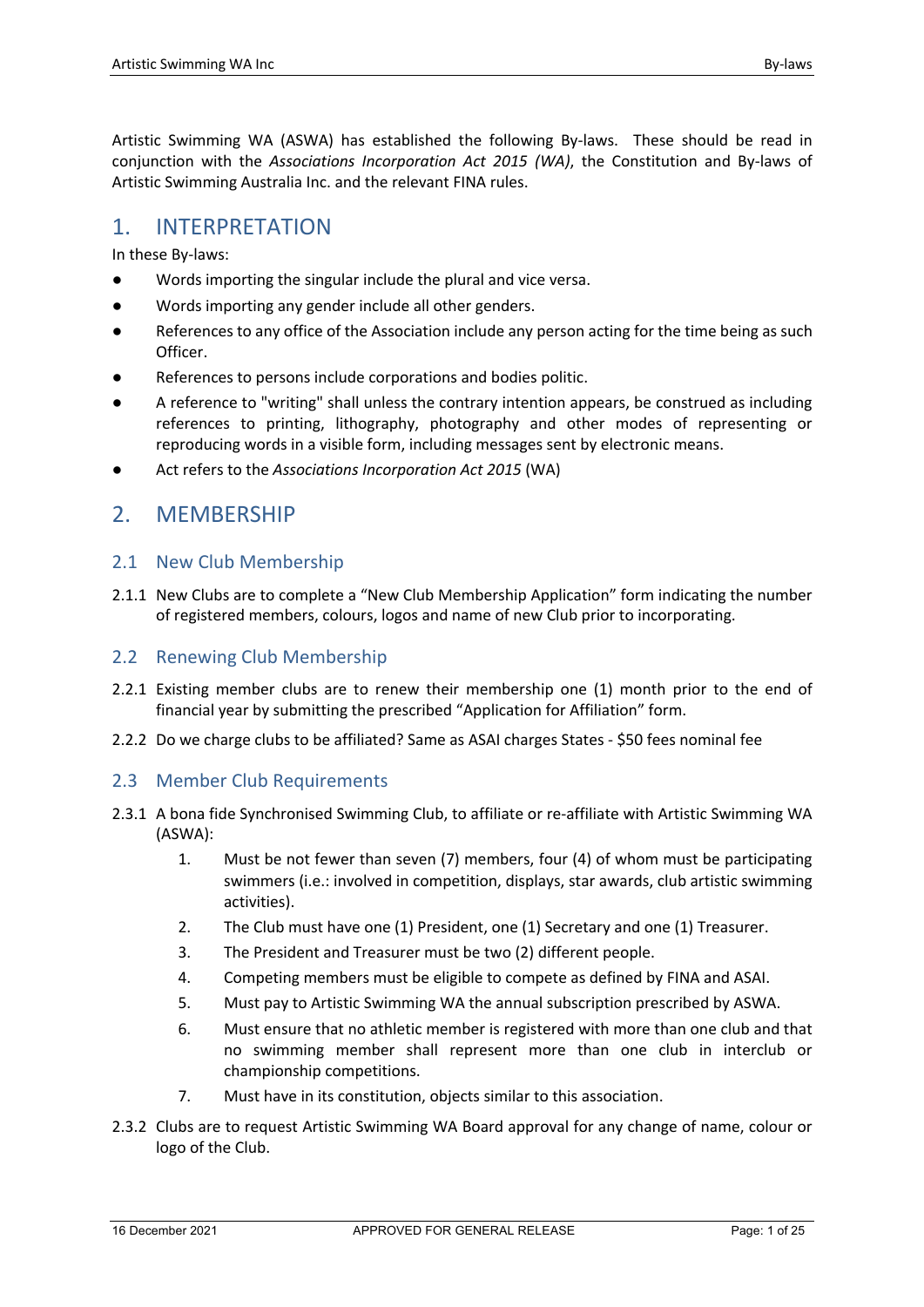- 2.3.3 Clubs must ensure an unregistered swimmer is not to be allowed to partake in an artistic swimming class.
- 2.3.4 Clubs must ensure all coaches are accredited and this accreditation is maintained. Where an uncredited coach is providing coaching, Clubs must ensure that they are supervised at all times by an accredited coach. Ultimate responsibility for supervision of the unaccredited coaches remains with the State Coach.
- 2.3.5 Clubs are to submit their final annual reports to the ASWA Executive Officer by 30 September each year.
- 2.3.6 Clubs are to submit their financial reports, and any associated documents, to the ASWA Executive Officer by 30 September each year. ASWA reserves the right to request an audit of the financial records of the Club. The expense of the Audit with be borne by the club.
- 2.3.7 Clubs are to revise their Constitutions to ensure compliance with the Artistic Swimming WA constitution within twelve (12) months of the ASWA Constitution being accepted at a Special General meeting.
- 2.3.8 Clubs are to submit their Constitutions to the ASWA Executive Officer two (2) weeks from their date of acceptance from the applicable government department.
- 2.3.9 Clubs are to provide notification of Board member changes within seven (7) days of the Board being changed.
- 2.3.10 Clubs are to submit a copy of their Workers Compensation insurance certificates upon renewal each year.

#### 2.4 Artistic Swimming Members

- 2.4.1 All child competitive and recreational swimming members (under the age of 18 years at the time of registration) must have guardian details recorded as part of their registration details.
- 2.4.2 The minimum age for an artistic swimming member to participate in any recreational or competitive program is 6 years and able to swim 25 meters without flotation aids.

### 2.5 Club Transfers

- 2.5.1 Swimmers desiring a transfer to another club must submit a "Transferring Competitor" form to the club they are transferring from. The original club must verify that there are no financial encumbrances and then shall forward the completed form to the ASWA Executive Officer within fourteen (14) days of receipt.
- 2.5.2 This transfer policy applies to members transferring from within the State of WA and into a WA Club from another Australian State.
- 2.5.3 Swimmers transferring from interstate are not subject to an exclusion unless they are not in good standing, such as having outstanding fees owing.
- 2.5.4 Swimmers who transfer after July 1 will be subject to a non-competitive period of three (3) months.
- 2.5.5 Swimmers who transfer after Nationals and before July 1 will not be subject to a noncompetitive period.
- 2.5.6 If a member leaves one club and does not join another club for 3 months or greater, then the competition ban does not apply.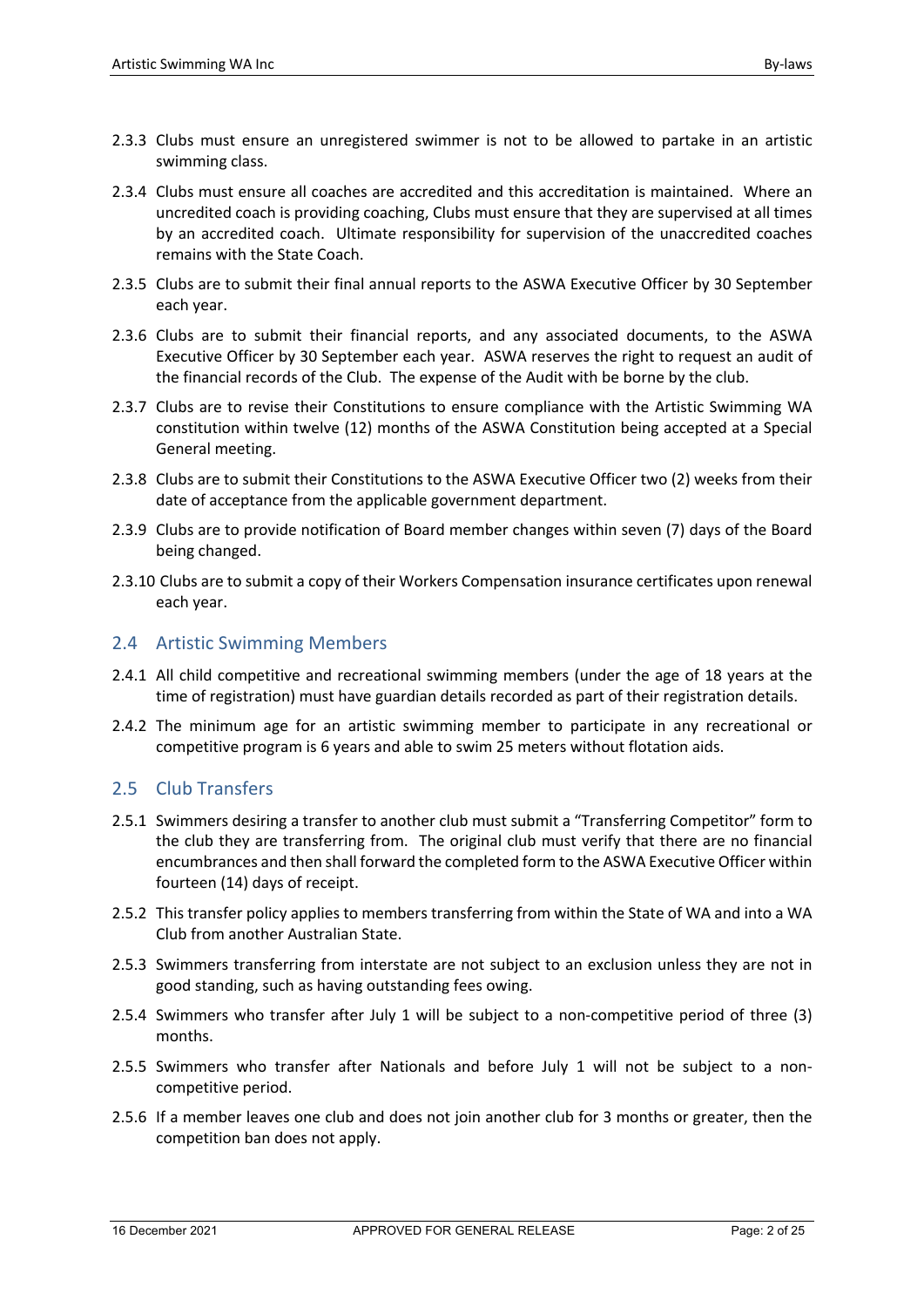2.5.7 Members placed on a competition ban can formally appeal by submitting a completed "Notice of Appeal" form and submitting to the ASWA Board.

#### 2.6 Life Members

- 2.6.1 Life membership is an honour bestowed on members whose exceptional, loyal and outstanding service and contribution has a provided measurable benefit to the sport of synchronised swimming with a minimum of eight (8) years of service (not necessarily over consecutive years).
- 2.6.2 Life membership is the highest recognition that can be provided by ASWA and it should retain its prestige and not be awarded easily.
- 2.6.3 Any member can be nominated by any other member with the nomination seconded by at least one other member.
- 2.6.4 Nominations should include the nominator's reasons for putting forward the candidate with the support of favourable applications demonstrating minimum service requirements and examples meeting the criteria.
- 2.6.5 Life membership cannot be nominated or supported by an immediate family member.
- 2.6.6 The nomination for Life membership must be submitted to the Board at least fourteen (14) days before the date set down for the AGM.
- 2.6.7 In the event that the Nominee is serving on the Board at the time of nomination, that person must be disqualified from any deliberation on the nomination.
- 2.6.8 A simple majority of the quorum of the general Board is sufficient for the nomination to be pursued.
- 2.6.9 For any of the relevant criteria the nominee should have demonstrated an exceptional contribution for a minimum of eight (8) years, which has a measurable benefit to ASWA and membership. The following will be taken into consideration when considering a nomination:
	- 1. The nominee's length of service to either a Club, State or National association related to the sport must be at least eight (8) years of active membership;
	- 2. The general attitude and overall demeanour of the nominee to ensure that the attitude is one that reflects a dedication to the values of ASWA.
	- 3. Positions held and length of time;
	- 4. The nominee will have demonstrated a commitment to the principles of fair play and good sportsmanship;
	- 5. The nominee will have provided valued leadership and/or been an outstanding role model to the members in general.
- 2.6.10 In the event the Board believes the nomination is worthy of life membership, a 75% majority is required to formalise the nomination.
- 2.6.11 The general Board will present the nomination to the Annual General Meeting for the final ratification of the nomination and awarding of life membership.
- 2.6.12 Life membership must be recorded in the official Register.
- 2.6.13 Full membership is awarded for life and for that period of time, no ASWA fees are to be charged to that life member with ASWA paying all the relevant ASAI membership fees.
- 2.6.14 In the case of an objection, the objecting member must provide strong reasons and/or evidence that counteracts the fundamental Life Membership criteria.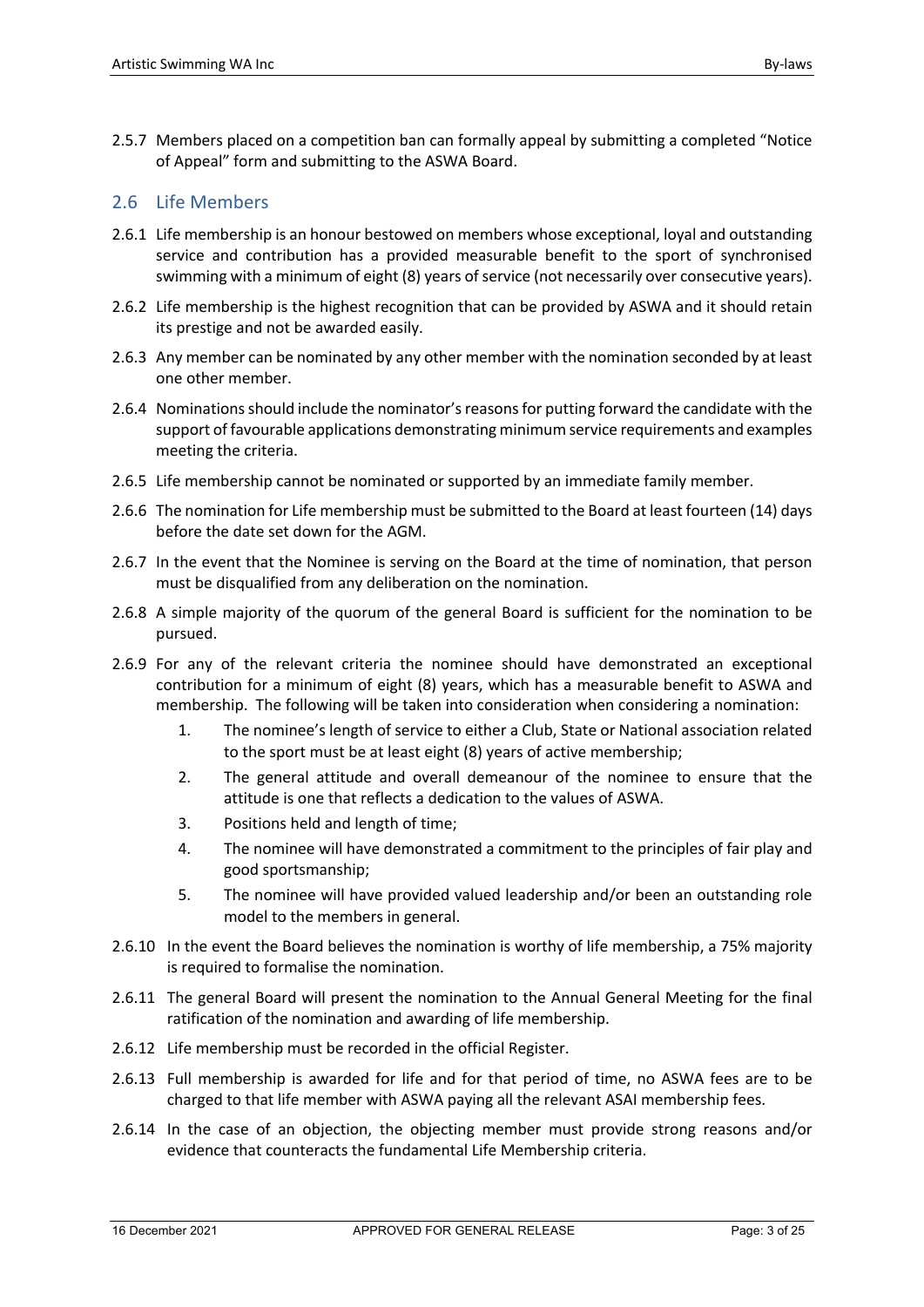2.6.15 Retraction of Life Membership may occur where the recipient has conducted themselves in a manner that reflects directly and adversely on the image or activities of ASWA. This will only be exercised in exceptional circumstances and will require the full support of the Board. As part of the deliberation the Life Member in question is also to be given an opportunity to present their case for retention of their status.

#### 2.7 Membership Categories

- 2.7.1 Membership categories will align with ASAI's membership categories that are valid at that time.
- 2.7.2 Members will register on-line using ASWA registration system.

#### 2.8 Acceptance and Rejection of Membership

- 2.8.1 Acceptance of membership will be made when a member has entered their details into the online registration system and paid their membership fees.
- 2.8.2 A copy of the ASWA Constitution and By-laws must be made available for new members via their public website.
- 2.8.3 A membership may be rejected if:
	- 2.8.3.1 Membership fees have not been paid for more than one (1) month.
	- 2.8.3.2 A member refuses to pay for the appropriate membership type.
	- 2.8.3.3 An accredited Coach does not have the appropriate qualifications including "Working With Children Check".
	- 2.8.3.4 The Board has indicated that the removal of membership is an appropriate disciplinary action when one of the terms has been breached in section 11.1 "Disciplinary Action" of ASWA's Constitution.
- 2.8.4 Rejected members will be informed within seven (7) days of the rejection along with a refund of fees (less transaction charges) and the reason for rejection.
- 2.8.5 A rejected member can appeal the decision by completing the prescribed "Notice of Appeal" form.
- 2.8.6 A rejected member can re-apply the following membership year or a time prescribed by the Board.

#### 2.9 Annual Fee Subscription

- 2.9.1 Artistic Swimming WA will determine and communicate to the membership the fees that will be charged against each membership category by the  $15<sup>th</sup>$  of June every year.
- 2.9.2 A paid membership fee is valid until the end of the financial year. As at 1 July, the member will be required to renew their membership fees.
- 2.9.3 ASAI membership fees will be refunded by ASWA for the following members:
	- A. ASWA Board Members;
	- B. Referee(s);
	- C. Judges;
	- D. State Competition Manager;
	- E. Relationship Manager;
	- F. Swimmers Representative;
	- G. Nominated WA ASAI Official;
	- H. WA Based ASAI Officials;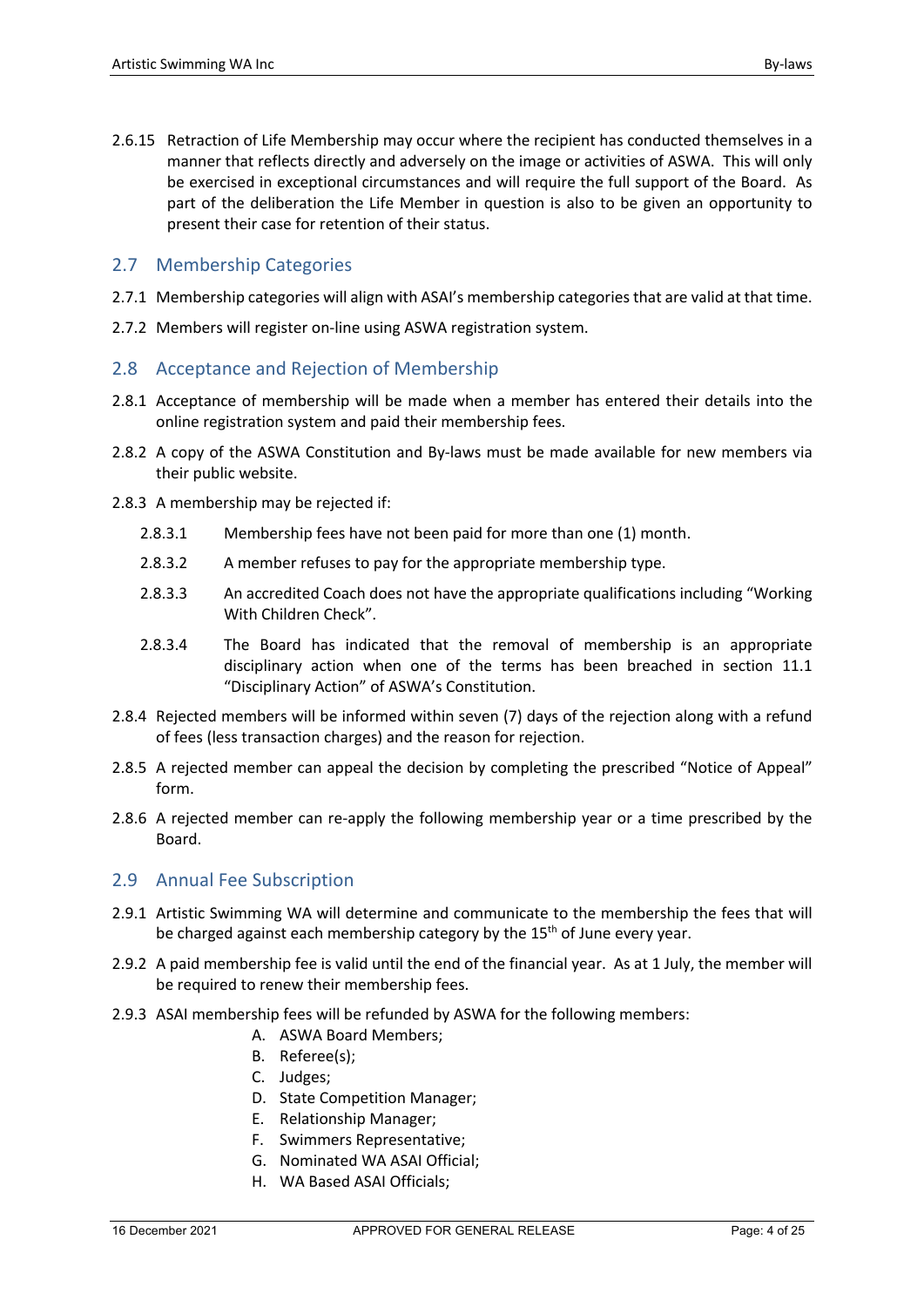- I. WA Club Board Members.
- 2.9.4 Each member club shall pay ASWA the prescribed membership fee by 31 May each year prior to any individual members being registered.
- 2.9.5 The current annual ASWA fee for Club members and all other membership categories (except artistic swimming members who are Competitors as defined by ASAI) is \$0.
- 2.9.6 The current annual ASWA fee for artistic swimming members who are Competitors and Recreational members (as defined by ASAI) is \$11.80 payable at the time of registration. Recreation swimmers at no charge.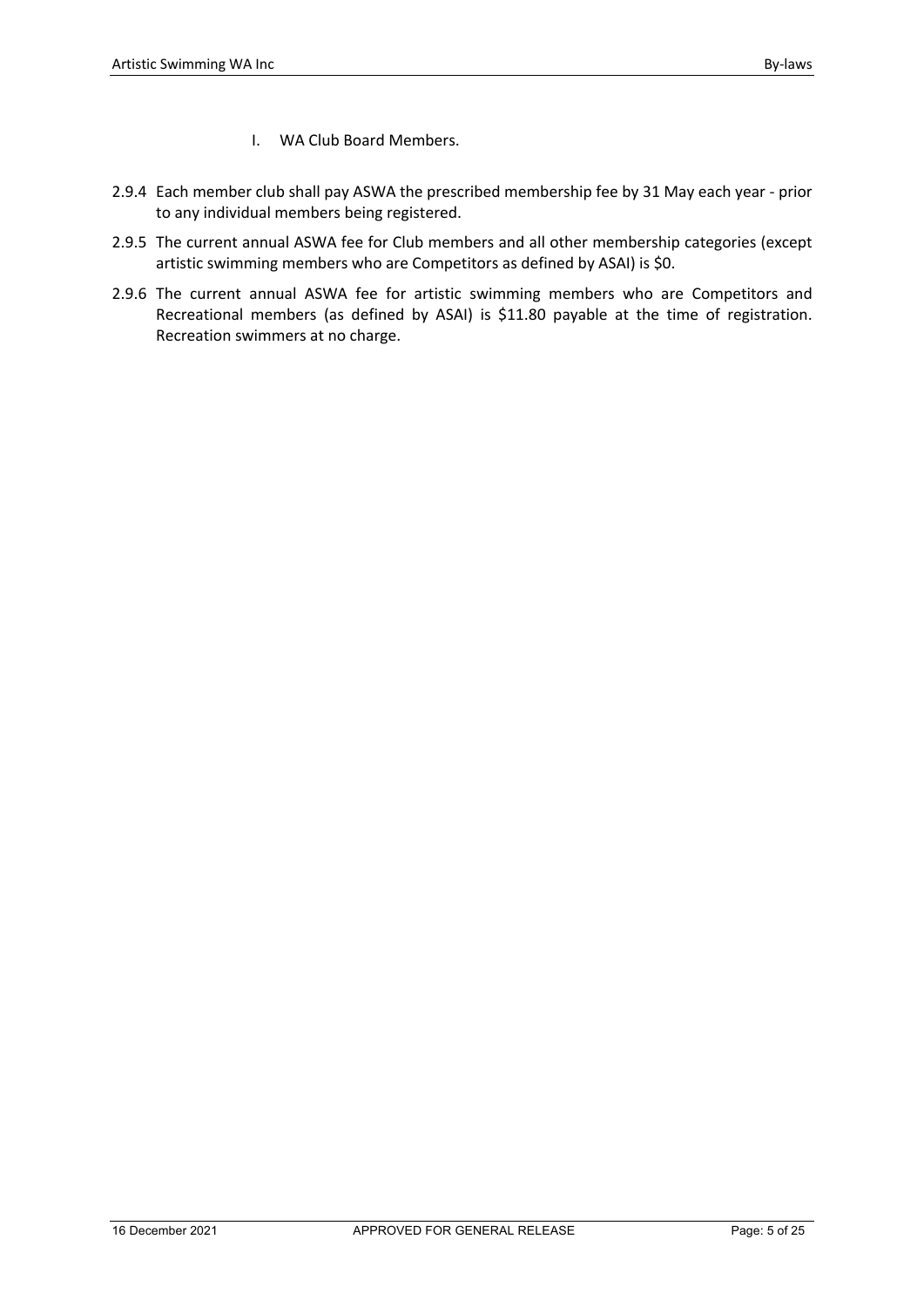# 3. ELECTED VOTING DIRECTORS (4)

#### 3.1 Chairperson

- 3.1.1 The Chairperson is to be elected by the Board at the first Board Meeting held post the Annual General Meeting when the previous Chairperson's role has expired.
- 3.1.2 The Chairperson shall:
	- 1. Preside at every meeting of the Board.
	- 2. Be the senior spokesperson on behalf of ASWA representing it to further the objectives of the Association.
	- 3. Ensure the Board functions properly.
	- 4. Ensure ASWA is managed effectively by ensuring that appropriate policies and procedures are in place.
	- 5. Provide support and supervision to Paid Employees.
	- 6. In conjunction with other Board members, monitor, review, revise and implement the current Strategic plan with attention to new and emerging issues.
	- 7. Conduct and control Meetings to ensure members do not interrupt each other, conversations are focussed and votes are conducted appropriately.
	- 8. Liaise with Member Associations to ensure a commitment from Clubs to a State and National direction.
	- 9. Other activities as may be deemed necessary from time to time.

#### 3.2 Portfolio – Financial

- 3.2.1 An Elected Director (who is not the Chairperson) is to be allocated the Financial portfolio at the first Board Management Meeting held post each Annual General Meeting.
- 3.2.2 At the first meeting of the board held after the AGM, the Board is to elect at least two voting members, from its membership, to ensure suitable authorisation of payments and the appropriate use of negotiable instruments.
- 3.2.3 The Treasurer shall:
	- 1. Be responsible for the receipt of all moneys paid to or received by, on behalf of, the Association and must provide receipts for those moneys in the name of ASWA if requested;
	- 2. Pay all moneys into such account or accounts of ASWA as the Board may from time to time direct;
	- 3. Prepare and monitor against annual financial budgets;
	- 4. Ensure any payments to be made by the Association have been authorised by at least one of the voted members of the Board and are made on time and recorded appropriately;
	- 5. Provide the necessary financial guidance, delegation, and assistance to enable the Sports Officer to administer payments to the expectations of the Board;
	- 6. Submit to the Board a report, Balance Sheet, Budget vs Actual year-to-date report, a Profit and Loss Statement for the previous month and year-to-date and any other report the Board may require to enable sound financial decisions;
	- 7. Highlight to the Board all overdue invoices owed at every Board Meeting.
	- 8. Provide any assistance required by an Auditor or reviewer conducting an audit or review of ASWA's financial statements;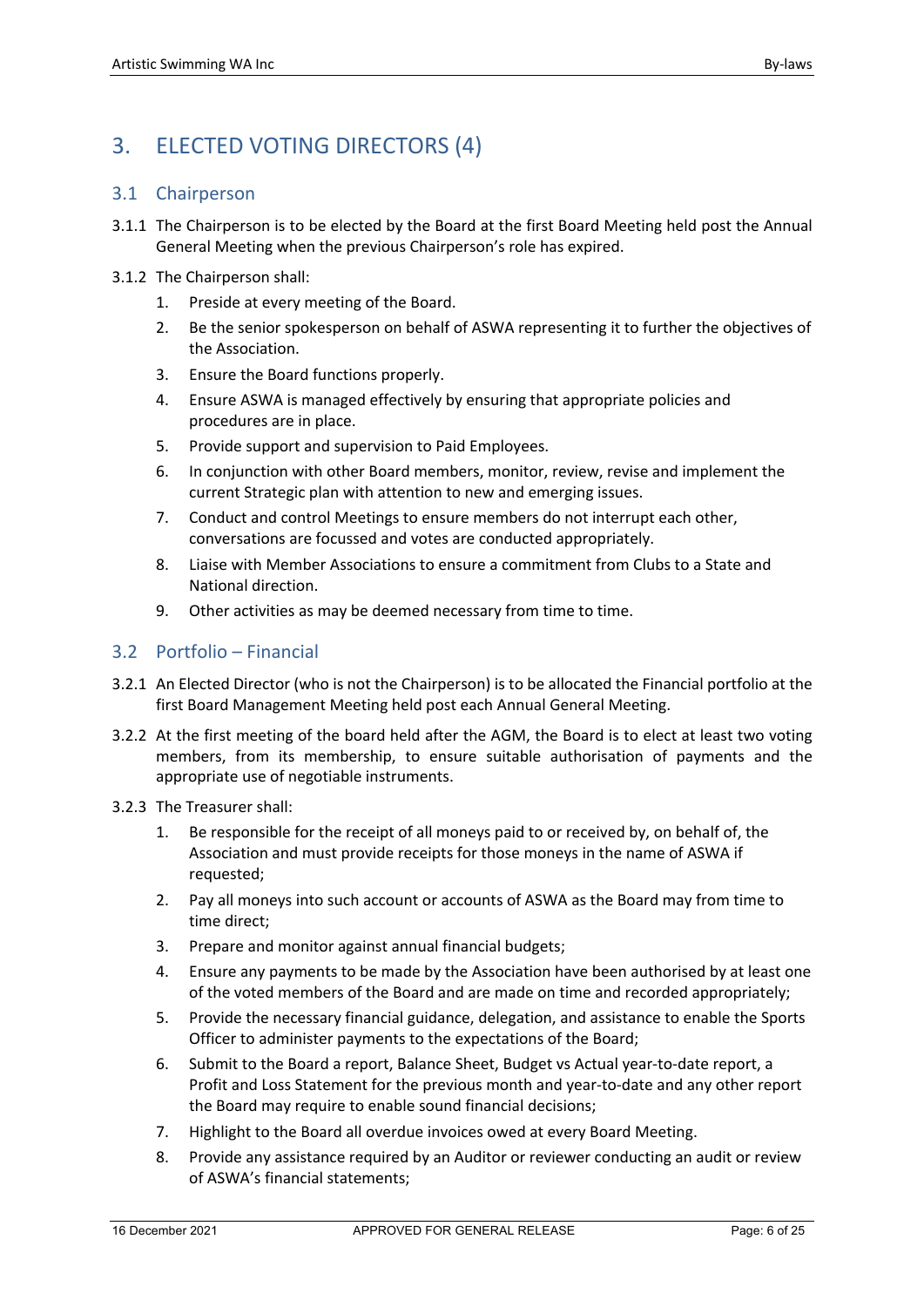- 9. Comply on behalf of the Act with respect to the accounting records of the Association.
- 10. Have custody of all securities, books and documents of a financial nature and accounting records for previous 7 years.
- 11. Other tasks as agreed with the Board relevant to the Financial portfolio.

#### 3.3 Portfolio – Secretarial

- 3.3.1 An Elected Director (who is not the Chairperson) is to be allocated the Secretarial portfolio at the first Board Meeting held post each Annual General Meeting.
- 3.3.2 At the discretion of the Board, this Portfolio can be assigned to an appointed Executive Officer who will be able to attend meetings but will not be able to vote.
- 3.3.3 The Executive Officer shall manage the affairs of the Association on a day to day basis and their tasks and responsibilities include but are not limited to:
	- 1. The receipt, maintenance, management and dissemination of all correspondence.
	- 2. Ensuring meetings are effectively organised and minuted.
	- 3. Upholding the requirements of the Act and ASWA's constitution.
	- 4. Maintaining the Register of members.
	- 5. Preparing and continually updating calendar of events.
	- 6. Maintaining a current copy of the Constitution, By-laws, policies and processes.
	- 7. Ensuring the safe custody of ASWA records.
	- 8. Employing personnel on behalf of the Board.
	- 9. Other tasks as agreed with the Board.

# 4. APPOINTED INDEPENDENT DIRECTORS (Minimum of 2 – Maximum of 3)

#### 4.1 Appointments

- 4.1.1 Board members for expired positions are to be appointed each year at the first Board meeting held post the Annual General Meeting.
- 4.1.2 An Independent Director cannot have served more than four (4) consecutive years as a Director on the Board.
- 4.1.3 Appointed Independent Directors are entitled to one (1) vote.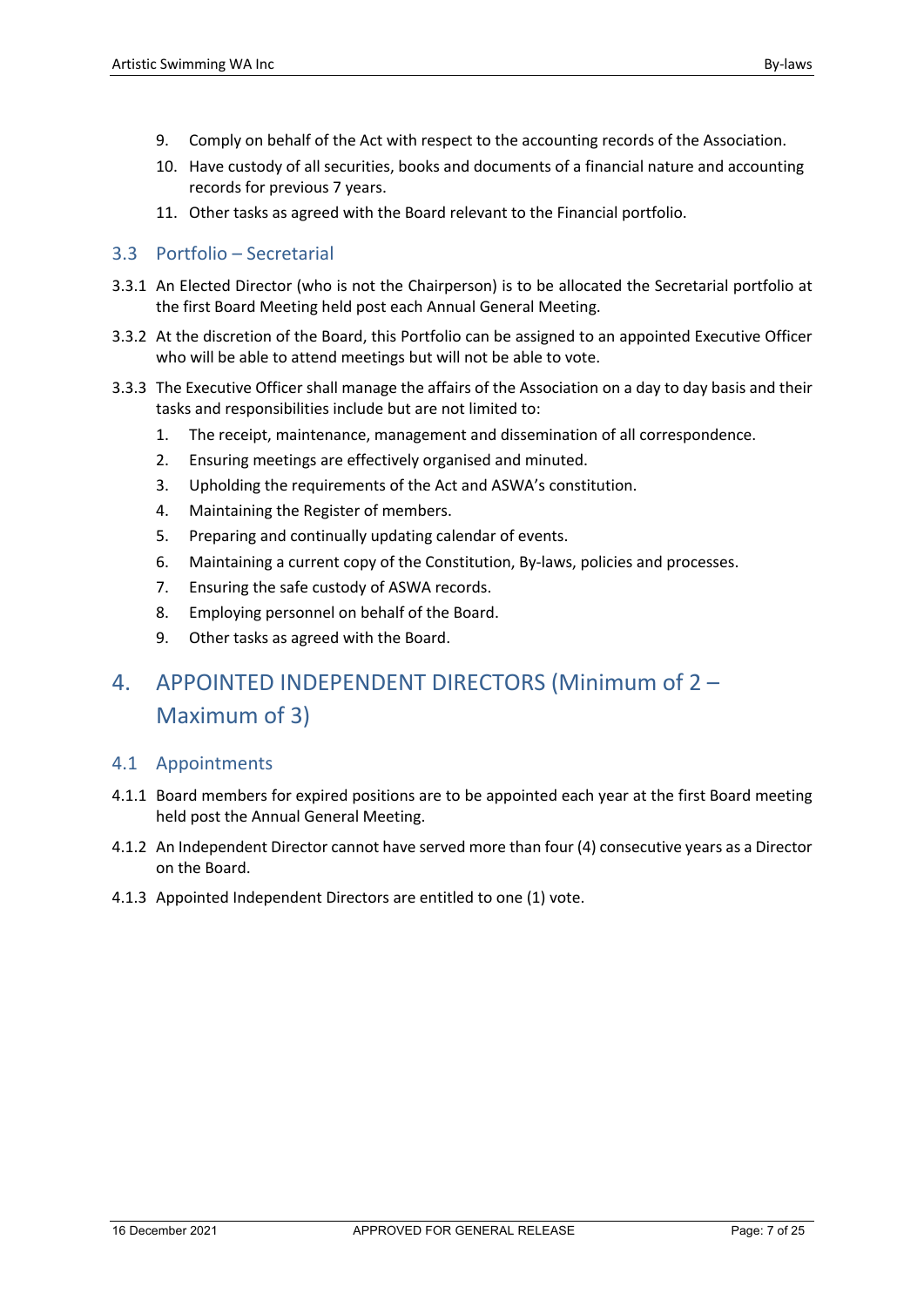# 5. CASUAL VACANCIES IN MEMBERSHIP OF BOARD

- 5.1.1 A casual vacancy occurs in the office of a Board member and that office becomes vacant if the Board member:
	- dies:
	- resigns by notice in writing delivered to the Chairperson or, if the Board member is the Chairperson, to the Vice-Chairperson and that resignation is accepted by resolution of the Board;
	- is convicted of an offence under the Act;
	- is permanently incapacitated by mental or physical ill-health;
	- is absent from more than:
		- o three (3) consecutive Board meetings; or three (3) Board meetings in the same financial year without tendering an apology to the person presiding at each of those Board meetings;
		- o of which meetings the member received notice, and the Board has resolved to declare the office vacant;
	- ceases to be a member of ASWA; or
	- is the subject of a resolution passed by a general meeting of members terminating their appointment as a Board member.
- 5.1.2 If a position on the Board becomes vacant and there are still enough Board members to form a quorum, the Board may either call:
	- A Board meeting to appoint an eligible person to fill the vacancy until the next Annual General Meeting; or
	- A General Meeting of members to fill the vacancy.
- 5.1.3 If a member has been removed by Special Resolution, or there are no longer enough Board members to form a quorum, the Board must call a General meeting to fill the vacancy.

# 6. RESIGNATIONS OF BOARD MEMBERS

- 6.1.1 Notices of resignation are to appear on the Agenda of the next Board meeting.
- 6.1.2 Within seven (7) days of the resignation, all ASWA documents, records and intellectual property is to be forwarded to the Board.
- 6.1.3 Within seven (7) days of the resignation all loaned equipment is to be returned.

# 7. NON-VOTING CASUAL BOARD POSITIONS

### 7.1 Appointments

7.1.1 Other than the Club Delegates, non-voting casual Board positions are to be appointed each year at the first Board meeting held post the Annual General Meeting.

### 7.2 State Competition Manager

- 7.2.1 The State Competition Manager is responsible for:
	- 1. Liaising with the appointed Referee to ensure the competition is setup to meet State, National and FINA requirements;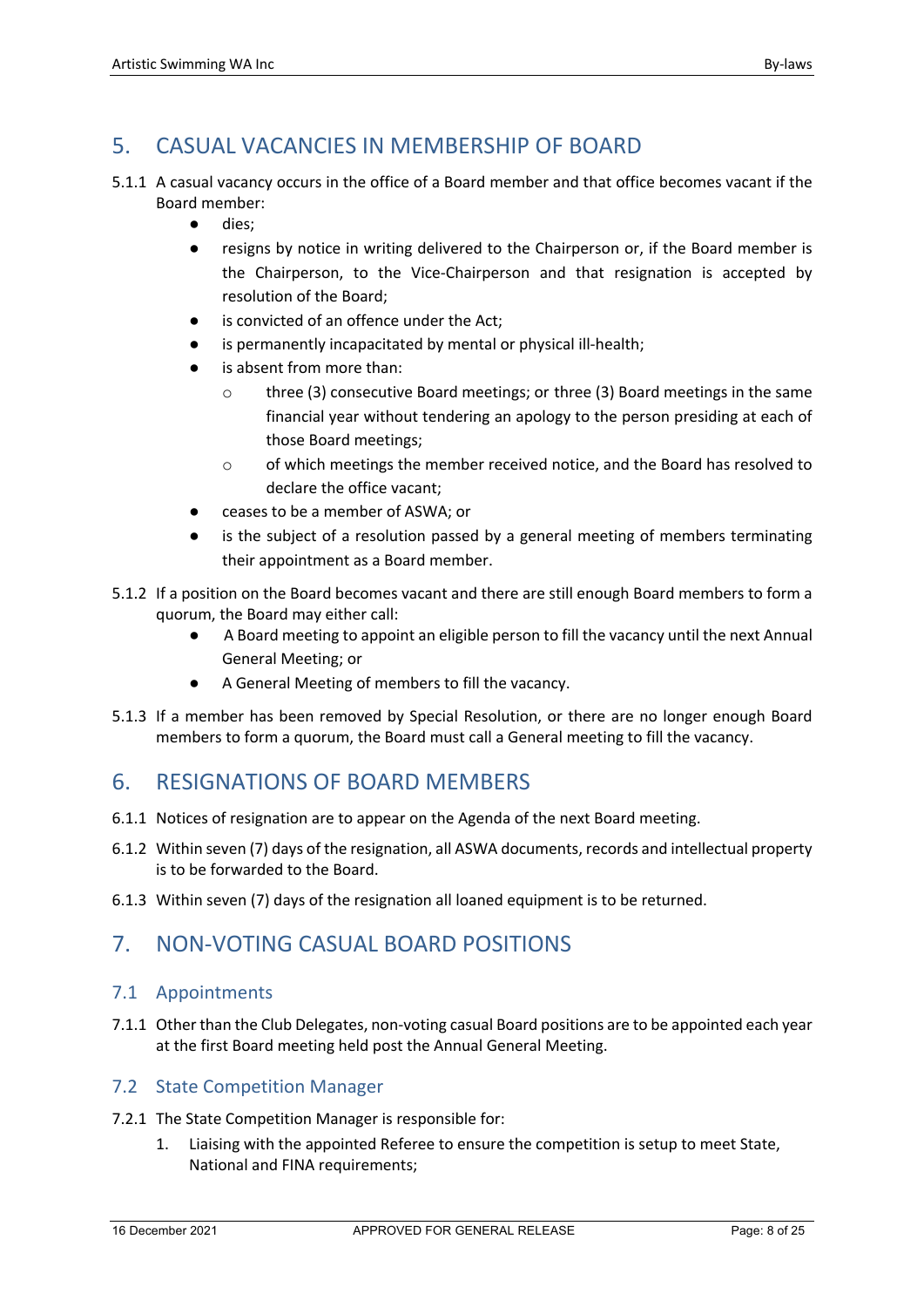- 2. Collecting and distributing entry related information for competitions and skills assessments including payments;
- 3. Convenes and chairs the Competition Management Sub-Committee;
- 4. Provide a written report for the next Board meeting following each competition that includes a summary of financial related information, attendance information equipment status and lessons learned.
- 5. Liaising with the ASWA Treasurer to ensure relevant financial information (including budget and fees) is provided, expense approvals attained and approve invoices received;
- 6. Preparing and distributing Competition related Bulletins and information including schedules and programmes, etc;
- 7. Scheduling and training competition volunteers;
- 8. Ensuring all required equipment is provided including music systems, banners, staging, presentation dais, etc;
- 9. Booking venues and facilities required to support competitions and skills assessments e.g. meeting rooms, catering;
- 10. Liaising with venues to ensure the requirements of both ASWA and the venue are met;
- 11. Collecting music in the required format for routines and ceremonies;
- 12. Ensuring all awards are made available including certificates, ribbons and trophies;
- 13. Ensuring the appropriate level of catering is provided;
- 14. Ensuring draws and rotations are performed appropriately;
- 15. Ensuring competitors, athletes displaying, officials and volunteers meet ASWA requirements;
- 16. Liaising with the State Judging Coordinator and the State Coaching Director in preparing the Technical Package each year;
- 17. Ensuring key information is communicated and disseminated before, during and post competitions and skills assessments e.g. scratch and reserve forms, penalty processes; manual scoring sheets, results reports timekeeping slips, judges slips, start lists
- 18. Ensuring appropriate protest and appeal processes are in place;
- 19. Collecting and communicating Lessons Learned with the SASWA Board; and
- 20. Other tasks as agreed by the Board relevant to the Competition Management Portfolio.

#### 7.3 Club Delegates

- 7.3.1 A Club Delegate is to be nominated by each Club at the Annual General Meeting. This Club delegate is to be a financial and registered member.
- 7.3.2 The Club Delegate will be required to attend ASWA Board meetings on a quarterly basis and at ASWA's invitation.
- 7.3.3 The Club Delegate is to prepare and submit Club reports at least one week in advance of the meeting indicating the following:
	- Initiatives/achievements since the last report;
	- An overview of planned activities;
	- Current member registrations; and
	- Concerns or issues encountered.
- 7.3.4 Club related proposals are to be submitted on a Board Proposal form ten (10) days in advance of the next meeting.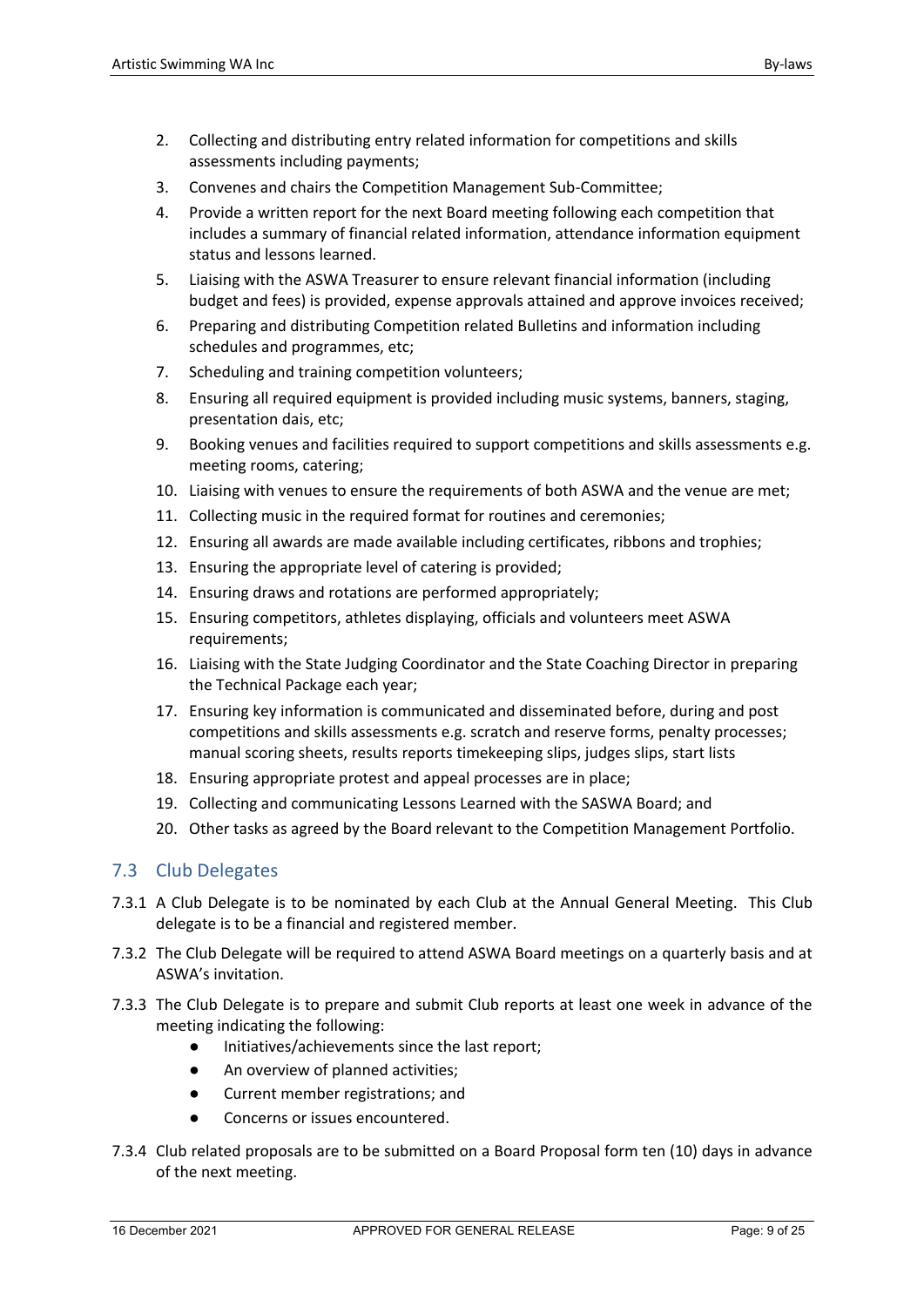- 7.3.5 If the Club Delegate resigns from their position, the Club is to indicate in advance of the next Board meeting who the new Club Delegate is.
- 7.3.6 If the nominated Club Delegate cannot attend the scheduled Board meeting, it is the Club's responsibility to provide an alternate Club Delegate for that Board meeting.

#### 7.4 Relationships Manager

- 7.4.1 The Relationships Manager will be responsible for:
	- 1. Maintaining communication with all major stakeholders including Government departments, Sponsors, and invited Officials;
	- 2. Securing sponsorship and grants for ASWA;
	- 3. Ensuring sponsor and grant requirements are met;
	- 4. Ensuring sponsors are advertised appropriately; and
	- 5. Other tasks as agreed by the Board.

#### 7.5 Swimmers Representative

- 7.5.1 The Swimmer's representative is responsible for:
	- 1. Arranging feedback sessions with Club swimmer representatives post each Competition;
	- 2. Representing swimmer's interests in the sport;
	- 3. Communicating issues of note to the executive body;
	- 4. Collecting feedback from competitor and recreational athletes on a regular basis; and
	- 5. Other tasks as agreed by the Board.

#### 7.6 State Judging Coordinator

- 7.6.1 The appointed Coordinator is to have a minimum of 3 years judging experience.
- 7.6.2 The appointed State Judging Coordinator is responsible for working with and disseminating information from the National Judging Director appointed by ASAI.
- 7.6.3 The State Judging Coordinator is responsible for:
	- 1. Representing the interests of Judges and communicating issues of note to the executive body;
	- 2. Proposing and implementing Judge recruitment programmes;
	- 3. Proposing and implementing Judge training programmes;
	- 4. Convening and chairing the ASWA Judging Sub-Committee;
	- 5. Assigning a Referee to Competitions;
	- 6. Coordinating the panels of Western Australian Judges at State competitions and ensuring the details are provided to the Competition Manager at least fourteen (14) days prior to the competition / skills assessment;
	- 7. Ensuring judging required resources are made available when required e.g. scoring cards;
	- 8. Preparing judging slips and evaluation slips for competitions;
	- 9. Liaising with the State Coaching Director to develop coaching and High Performance strategies;
	- 10. Liaising with the State Coaching Director to develop the Technical Package;
	- 11. Liaising with the State Competition Manager to ensure competition requirements are met;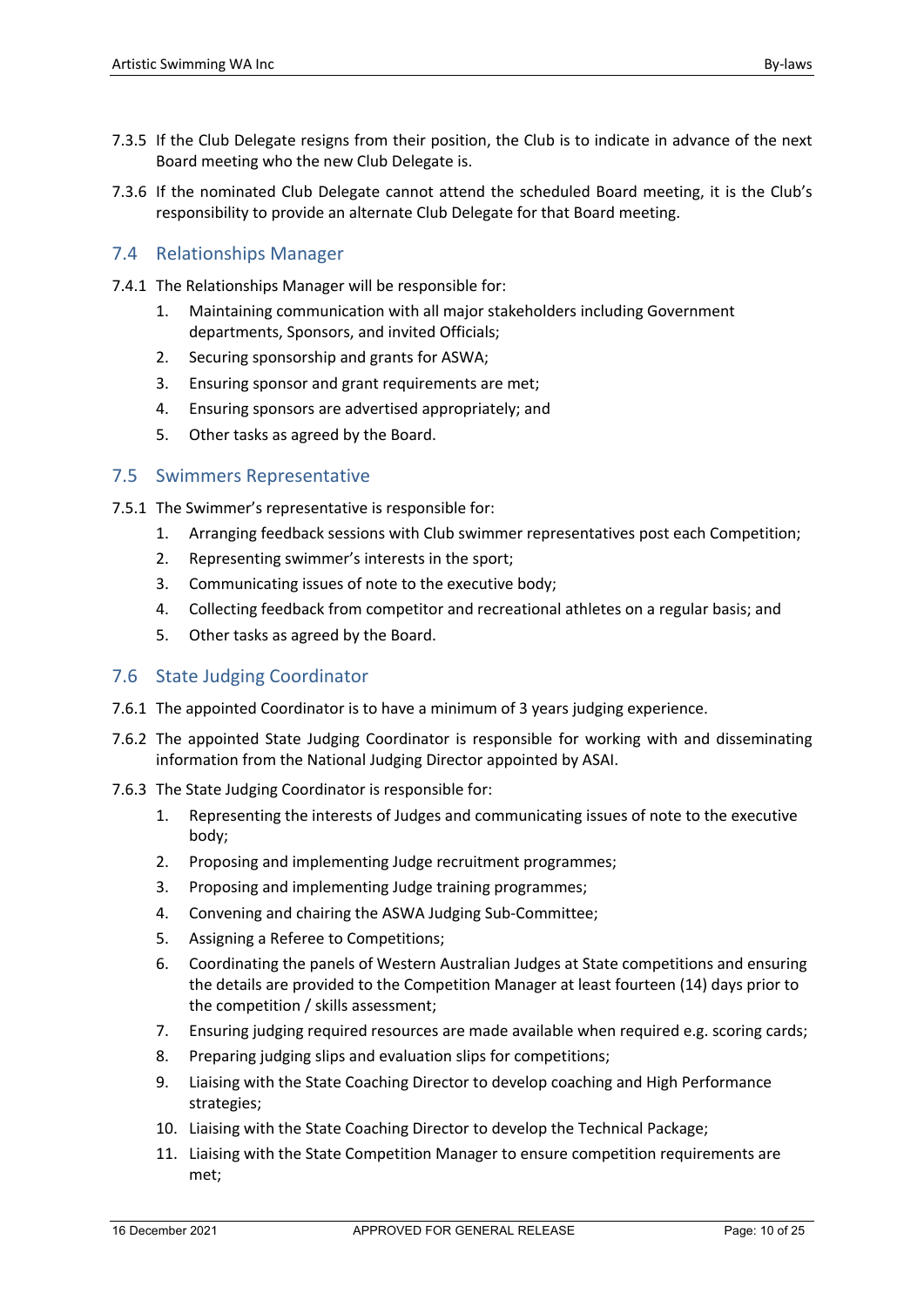- 12. Running the Judging meetings throughout and post competitions;
- 13. Attending training programmes or professional development opportunities;
- 14. Scheduling and planning judging workshops throughout the season and appointing a suitable presenter for each workshop; and
- 15. Other tasks as agreed by the Board relevant to the Judging Portfolio.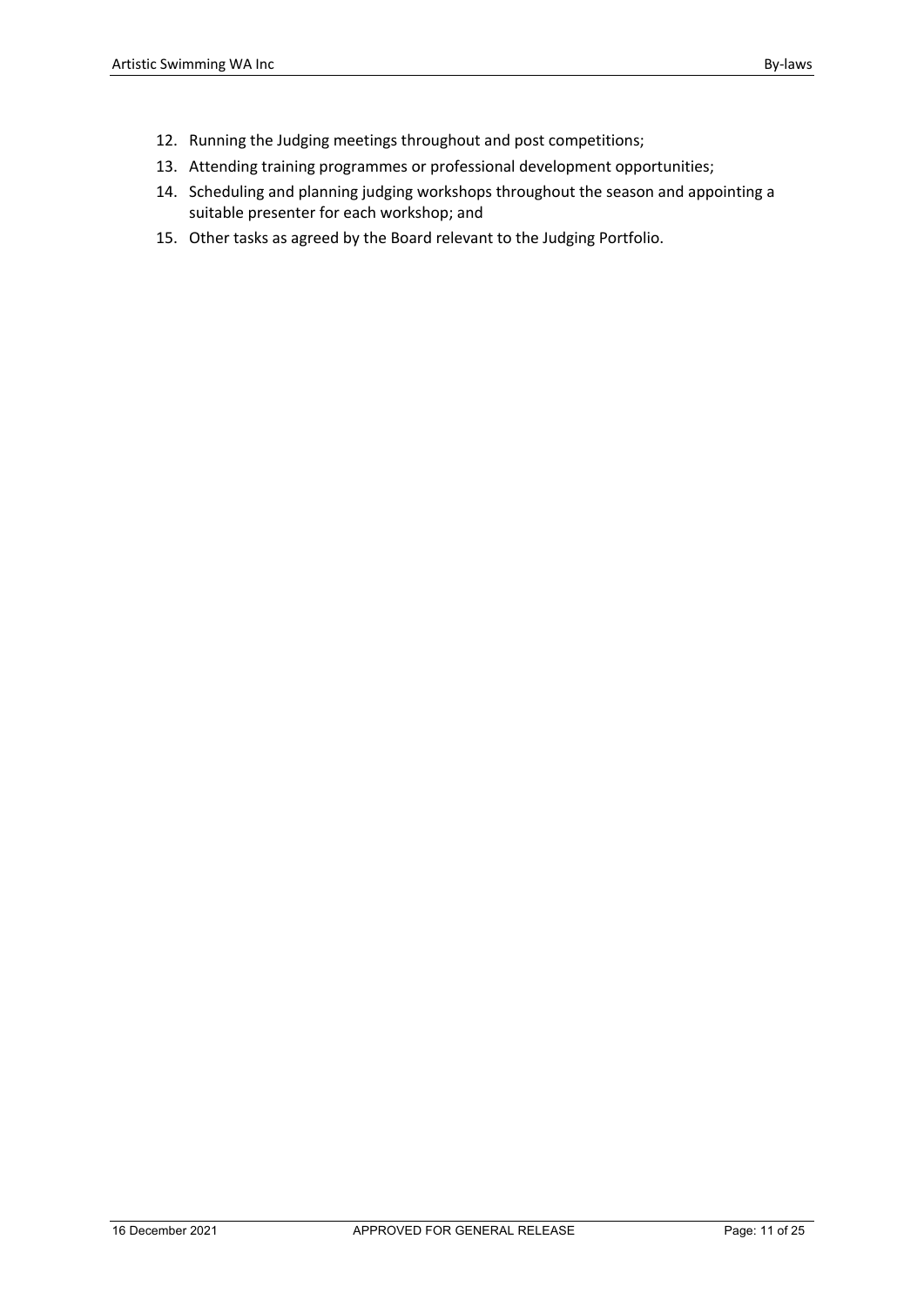# 8. PAID EMPLOYEES

#### 8.1 Employee Contracts

- 8.1.1 All ASWA Employees will be placed on employment contracts specifying their:
	- Term of employment;
	- Salary;
	- Leave entitlements;
	- Allowances;
	- Travel Allowance (if applicable);
	- Performance review schedule.
- 8.1.2 Employee contracts will be reviewed by the Board every twelve (12) months.
- 8.1.3 Employee visas will be facilitated by the Board on an as-required basis and at its sole discretion.
- 8.1.4 Superannuation and Workers compensation insurance will be kept valid at all times.
- 8.1.5 All employees will be provided with pay slips.
- 8.1.6 All expense reimbursements will be provided within one month of the valid claim being accepted.
- 8.1.7 Annual Performance Reviews will be conducted by the Board.
- 8.1.8 All positions are to provide monthly reports to the Board.

#### 8.2 State Coaching Director

- 8.2.1 The State Coaching Director's responsibilities shall include but are not limited to:
	- 1. Representing the interests of Coaches and communicating issues of note to the executive body;
	- 2. Proposing and implementing Coach recruitment programmes;
	- 3. Ensuring all state coaches have met accreditation standards;
	- 4. Scheduling and running at least two coaching accreditation courses per year;
	- 5. Developing Coaching strategies;
	- 6. Developing the following year's Technical Package for discussion prior to the end of April.
	- 7. Mentoring club coaches to improve their technical capabilities;
	- 8. Implementing coaching strategies aimed at the selection and training of swimmers for National and International representation;
	- 9. Liaising with the State Competition Manager to ensure competition requirements are met;
	- 10. Running the Coaching meetings throughout and post competitions;
	- 11. Attending training programmes or professional development opportunities;
	- 12. Establishing regional Clubs where requested;
	- 13. Scheduling and planning coaching workshops throughout the season and appointing a suitable presenter for each workshop; and
	- 14. Other tasks as agreed by the Board related to the State Coaching Director's portfolio.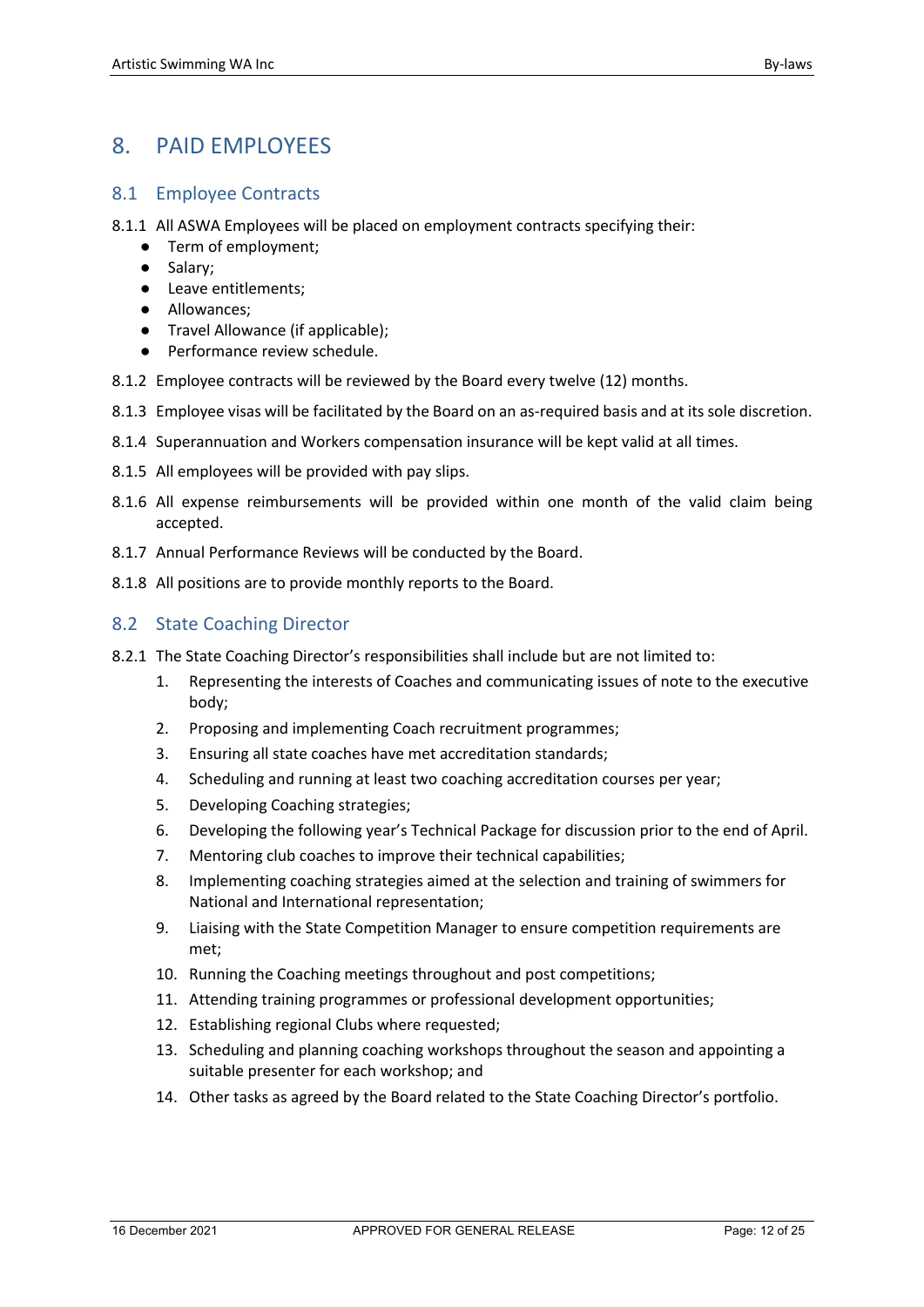### 8.3 High Performance Coach

- 8.3.1 The High-Performance Coach's responsibilities shall include but are not limited to:
	- 1. Developing High Performance program strategies;
	- 2. Representing the interests of high-performance members and communicating issues of note to the Board;
	- 3. Implementing coaching strategies aimed at the selection and training of swimmers for National and International representation;
	- 4. Attending training programmes or professional development opportunities;
	- 5. Arranging and running High Performance Workshops;
	- 6. Arranging and running High Performance programmes;
	- 7. Liaising with WAIS in relation to scholarships;
	- 8. Liaising with Clubs to arrange audition events enabling high performance members to trial for competitive positions;
	- 9. Identifying and arranging opportunities for high performance competitors to compete at international competitions;
	- 10. Ensuring equipment and resource requirements are made available to support high performance activities; and
	- 11. Other tasks as agreed by the Board related to the High-Performance Coach's portfolio.

#### 8.4 Recreational Manager

- 8.4.1 The Recreational Manager's responsibilities shall include but are not limited to:
	- 1. Representing the interests of recreational members and communicating issues of note to the Board;
	- 2. Developing Recreational program strategies;
	- 3. Contributing to the following year's Technical Package in relation to recreational member requirements to improve their technical capabilities;
	- 4. Attending training programmes or professional development opportunities;
	- 5. Establishing regional Clubs where requested;
	- 6. Proposing and implementing Recreational programmes;
	- 7. Allocating Coaches to Recreational programmes;
	- 8. Coordinating Come and Try events or any recreational based events required to support sponsorship arrangements;
	- 9. Preparing recreational displays for competitions;
	- 10. Liaising with Clubs to arrange audition events enabling recreational members to trial for competitive positions;
	- 11. Ensuring equipment and resource requirements are made available to support recreational activities; and
	- 12. Other tasks as agreed by the Board related to the Recreational Manager's portfolio.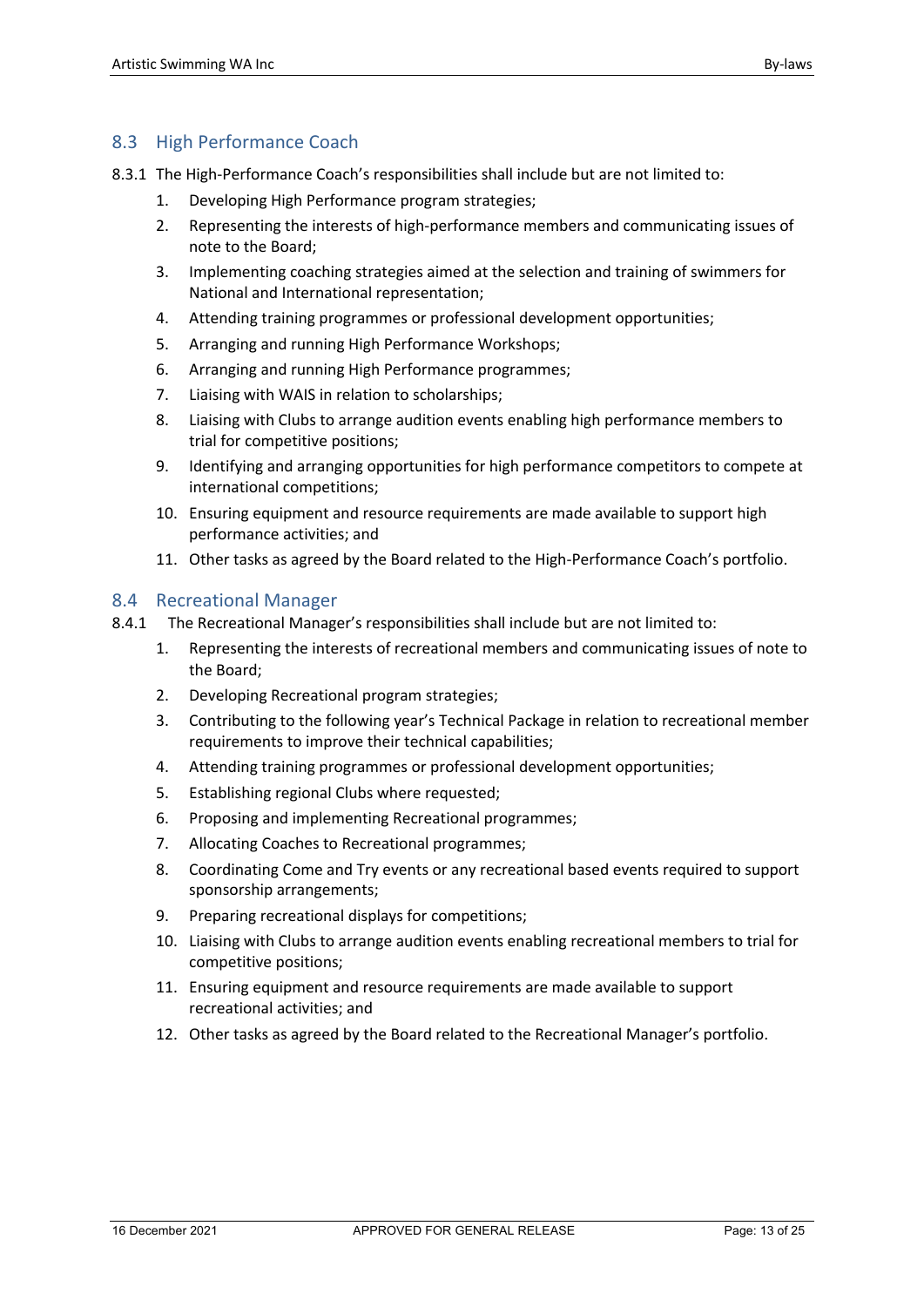#### 8.5 Sports Officer

- 8.5.1 The State Development Officer's responsibilities shall include but are not limited to:
	- 1. Maintaining an up to date annual planning calendar of ASWA events, meetings, competitions, recreational programs, school programs, holiday programs, coaching development activities, judging education activities, national team camps, regional FINA judging and coaching clinics as well as notification of international competitions.
	- 2. Maintaining the ASWA website and social media stream to develop a presence as an online entity;
	- 3. Marketing and promoting the sport of artistic swimming to the wider community and key businesses; and
	- 4. Other tasks as agreed by the Board.

# 9. OTHER ARTISTIC SWIMMING WA POSITIONS

#### 9.1 Responsibilities

9.1.1 The following positions are appointed by the ASWA Board but do not attend Board meetings unless requested.

#### 9.2 Referees

- 9.2.1 A Referee is appointed by the Judging Director with the Board's approval at least four weeks prior to the event at which they are to officiate;
- 9.2.2 A Referee is to have had a minimum of three (3) years judging experience including international experience and is to be a current FINA G Judge (or more) where possible.
- 9.2.3 A Referee shall have sole authority for conducting all aspects of the events except the Jury of Appeal.
- 9.2.4 A Referee shall conduct the event in accordance with FINA and any Australian rules.

#### 9.3 Auditor

- 9.3.1 An Auditor is to be appointed within three (3) months of the commencement of each financial year by the Chairperson.
- 9.3.2 The Auditor is to be appointed until the end of the financial year.
- 9.3.3 The appointed Auditor must be a registered company auditor, a firm or a company that is an authorised audit company.
- 9.3.4 The Auditor is responsible for:
	- 1. Auditing the financial transactions of ASWA before presentation to the Annual General Meeting of ASAI and at other times when requested.
	- 2. Providing recommendations for improvement;
	- 3. Audit Club financial records if requested by the ASWA Board; and
	- 4. Other tasks as agreed by the Board.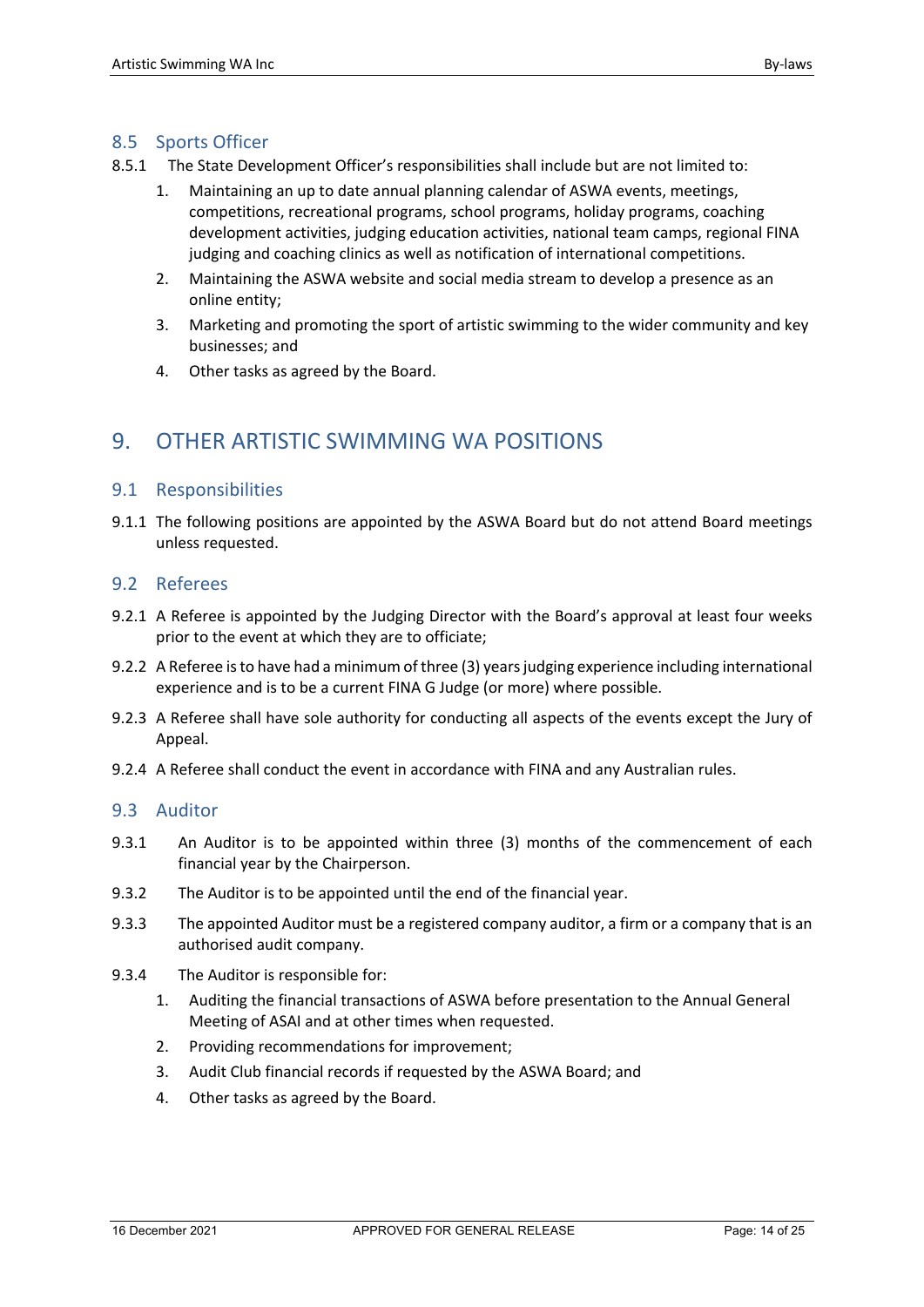# 10. SUB-COMMITTEES

- 10.1.1 Sub-Committees are to be formed on an as-required basis as agreed by a majority of the Board.
- 10.1.2 Each Sub-Committee is to have a Director of the ASWA Board assigned to oversee the Sub-Committee.
- 10.1.3 Sub-Committees are to be given a "Sub-Committee Scope Form" which details:
	- a scope;
	- a list of proposed members;
	- the head of the Sub-Committee;
	- the Board contact:
	- a clear schedule of deliverables and delivery dates;
	- reporting requirements; and
	- any budget amount allocated.
- 10.1.4 The Sub-Committee may consist of any number of people, whether or not members, as the Board considers appropriate.
- 10.1.5 The Sub-Committee is to prepare and submit a report at least one week prior to every General meeting clearly indicating the following:
	- achievements;
	- a summary of meetings held;
	- updated financial reports clearly showing income and expenditure amounts.

### 11. MEETINGS

#### 11.1 Board Meetings

- 11.1.1 The Chairman or at least half the members of the Board, may at any time convene a Board meeting.
- 11.1.2 A Board meeting must be held at least six (6) times within a calendar year.
- 11.1.3 Members and Board Members can submit non-standard Agenda items on the prescribed form for discussion. This is to be received within ten (10) days of the next Board meeting to be included on that meeting's agenda. Otherwise, the Board Proposal will be added to the Agenda of the following Board Meeting.
- 11.1.4 An Agenda for the Board Meeting is to be distributed at least seven (7) days prior to the meeting together with any Board Proposals received from the members or Board Directors.
- 11.1.5 Club Delegates are to be invited to quarterly Board Meetings.
- 11.1.6 Sub-Committee Leaders are to be invited to report at Board Meetings on an as required basis.
- 11.1.7 At a Board Meeting four (4) voting members must be in attendance to constitute a quorum.
- 11.1.8 The presence of a member at a meeting need not be by attendance in person but may be by that member and each other member at the meeting being simultaneously in contact by telephone or other means of instantaneous communication.
- 11.1.9 A member who participates in a Board meeting as allowed is taken to be present at the meeting and, if the member votes at the meeting, the member is taken to have voted in person.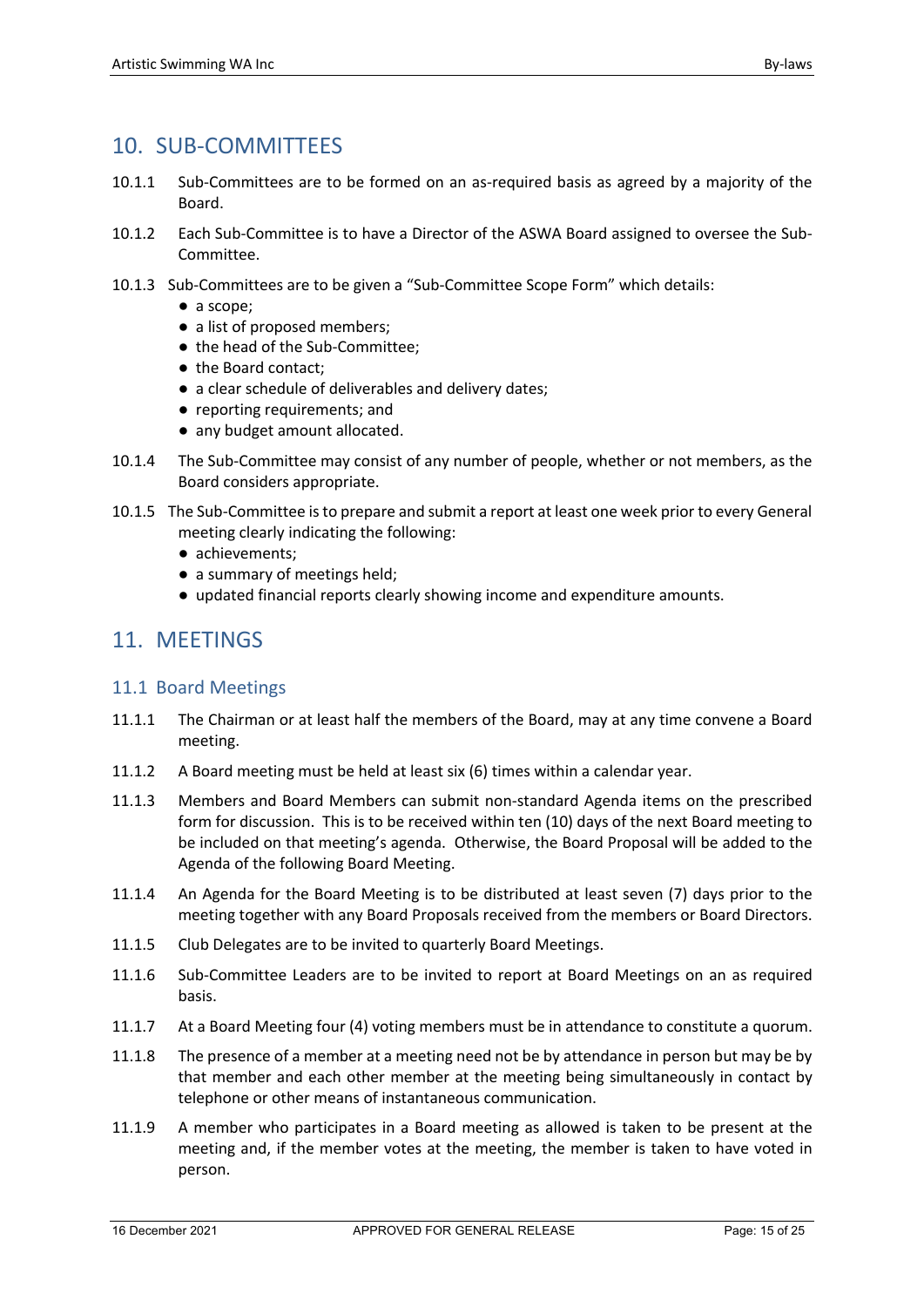- 11.1.10 If a quorum does not exist within twenty (20) minutes of the scheduled start time on the previously submitted agenda, the meeting is to be cancelled. A second meeting is to be rescheduled within two weeks of the originally scheduled meeting.
- 11.1.11 Each Elected Director and Appointed Independent Director is entitled to one (1) vote.
- 11.1.12 A question arising at a Board meeting must be decided by a majority of votes, but, if there is no majority, the person presiding at the Board meeting will have a casting vote in addition to their deliberative vote.
- 11.1.13 A Board member having any direct or indirect pecuniary interest in a contract, or proposed contract, made by, or in the contemplation of, the Board (except if that pecuniary interest exists only by virtue of the fact that the member of the Board is a member of a class of persons for whose benefit ASWA is established), must as soon as he or she becomes aware of that interest, disclose the nature and extent of their interest to the Board; and not take part in any deliberations or decision of the Board with respect to that contract. This does not apply with respect to a pecuniary interest that exists only by virtue of the fact that the member of the Board is an employee of ASWA.
- 11.1.14 The Executive Officer must cause every disclosure made by a member of the Board to be recorded in the minutes of the meeting of the Board at which it is made.
- 11.1.15 A register of standing conflicts of interest must be maintained along with the measures determined by the Board to mitigate the risks associated with the Conflict.

### 11.2 General Meetings / Special General Meetings

- 11.2.1 The Chairman or the lesser of ten (10) voting members or 20% of the voting members, may at any time convene a General meeting.
- 11.2.2 A Notice of Meeting is to be issued to the members of ASWA by the Executive Officer 14 days in advance of the meeting. The Notice of Meeting is to specify the place and time of the General Meeting.
- 11.2.3 Members can submit a Notice of Motion on the prescribed form for discussion. This is to be received within 10 days of the next General Meeting to be included on that meeting's agenda.
- 11.2.4 An Agenda for the General Meeting is to be distributed at least 7 days prior to the meeting, together with any Notice of Motion received from the members or Notice of Special Resolution.
- 11.2.5 Only financial members can take part in a General Meeting.
- 11.2.6 No business other than that stated on the Agenda shall be transacted at that General Meeting.
- 11.2.7 The following scenarios require a Special Resolution to be passed:
	- Changing the rules, objects or name of the association;
	- Applying for voluntary cancellation;
	- Amalgamating with another association;
	- Questioning the legality of a Board decision; or
	- By petition of a certain percentage of the membership to deal with a particular issue.
- 11.2.8 A Special General Meeting must be requested by submission of a "Request for Special General Meeting Form".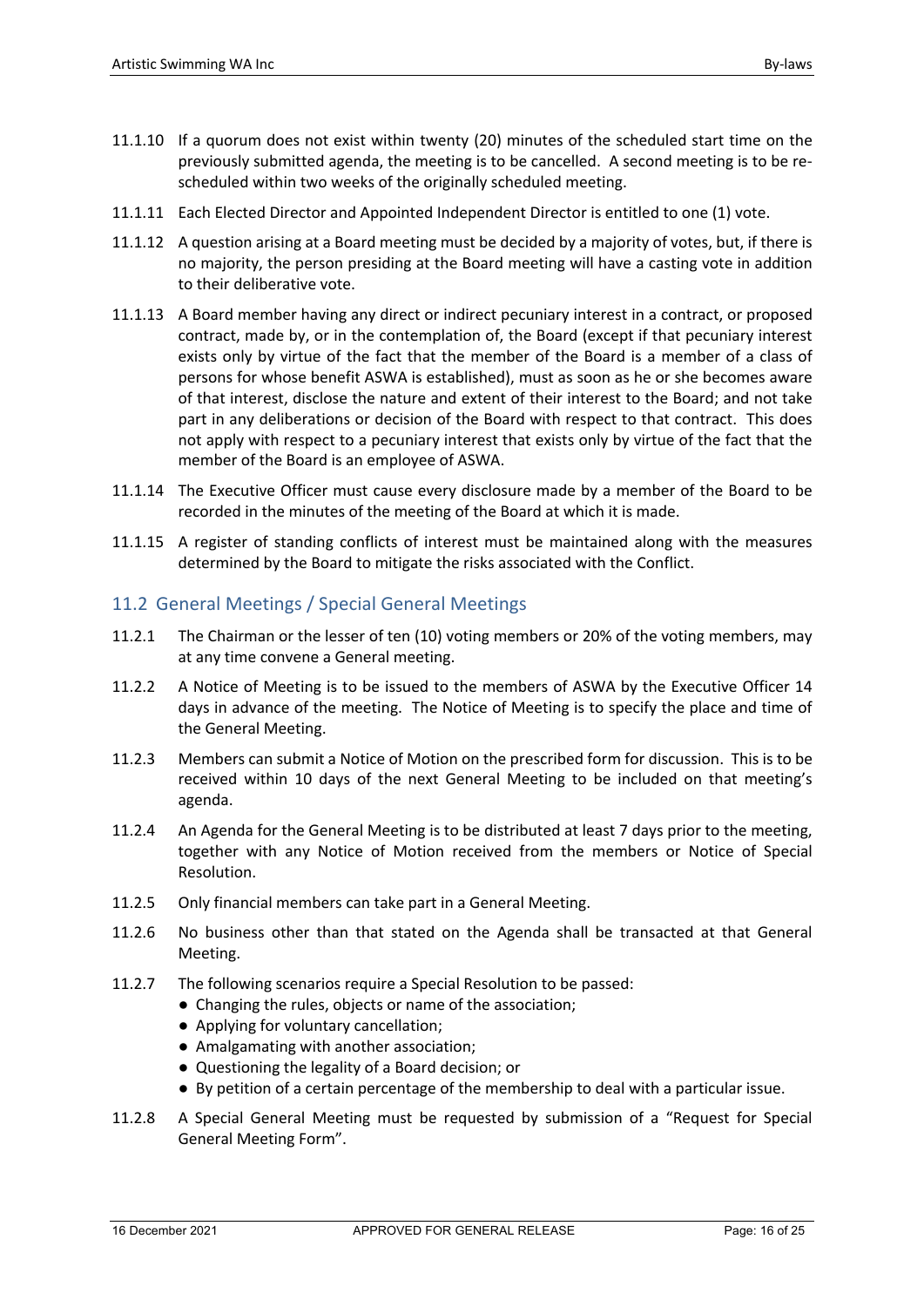- 11.2.9 The Special General Meeting must be convened within twenty-eight (28) days after submission of the completed "Request for Special General Meeting" form, provided the written notice has been given, the notice of the business to be considered is provided, and each requesting member has signed the notice.
- 11.2.10 If the Board does not convene a Special General Meeting within that twenty-eight (28) day period, the members making the requirement (or any of them) may convene the Special General Meeting:
- 11.2.11 Must be held within three (3) months after the date the original requirement was made; and
- 11.2.12 May only consider the business stated in the notice by which the requirement was made.
- 11.2.13 ASWA must reimburse any reasonable expenses incurred by the members convening a Special General Meeting.
- 11.2.14 If a quorum does not exist within thirty (30) minutes of the scheduled start time on the Notice of Meeting, the meeting is to be adjourned.
- 11.2.15 If a meeting is adjourned by the Chairperson, it must be re-held within a thirty (30) day period from the adjournment. There must not be transacted at an adjourned General Member meeting any business other than business left unfinished or on the agenda at the time when the general meeting was adjourned.
- 11.2.16 If within thirty (30) minutes of the time appointed for the resumption of an adjourned General Member meeting a quorum is not present, the members who are present in person may nevertheless proceed with the business of that general meeting as if a quorum were present.
- 11.2.17 If a General Member meeting is not arranged within thirty (30) days of receiving a request to do so, the members who made the request concerned may themselves convene a special general meeting as if they were the Board.
- 11.2.18 A declaration by the Chairperson of a General Meeting that a resolution has been passed as an ordinary resolution at the meeting will be evidence of that fact unless, during the general meeting at which the resolution is submitted, a poll is demanded.
- 11.2.19 At a General Member meeting, a poll may be demanded by the Chairperson or by three (3) or more members present in person and, if so demanded, must be taken in such manner as the Chairperson directs.
- 11.2.20 If a poll is demanded in respect of an ordinary resolution, a declaration by the Chairperson of the result of the poll is evidence of the matter so declared.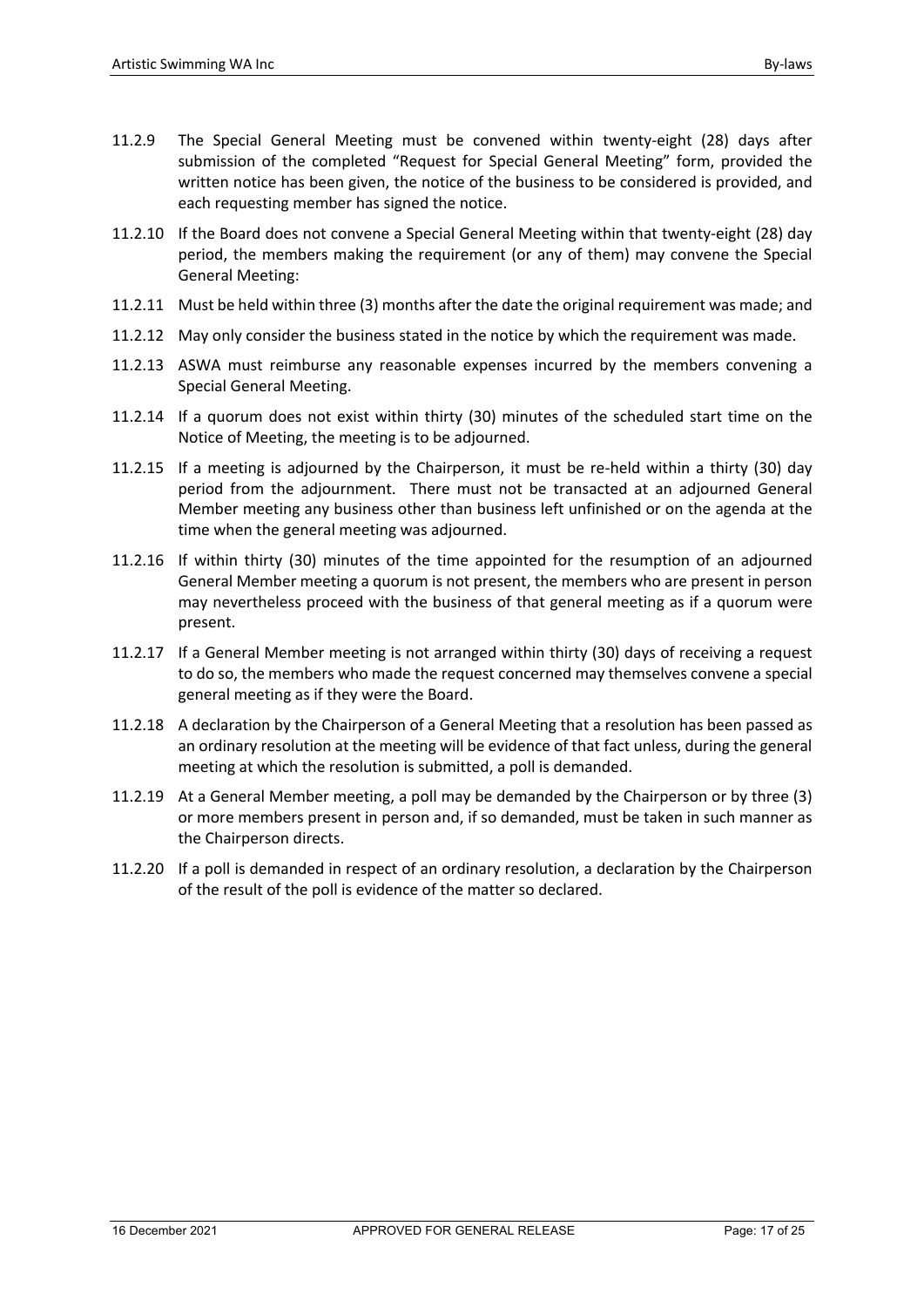### 11.3 Annual General Meetings

- 11.3.1 An Annual General Meeting (AGM) is to be held every calendar year within 6 months after the end of ASWA's financial year.
- 11.3.2 If it is proposed to hold the Annual General Meeting more than six months after the end of ASWA's financial year, the Executive Officer must apply to the Commissioner for permission within four months after the end of the financial year.
- 11.3.3 Notice of the AGM is to be sent to all members, irrespective of voting rights.
- 11.3.4 The Executive Officer must give to all members a Notice of Meeting for the AGM not less than twenty-one (21) days before the Annual General Meeting. The Notice of Meeting must specify:
	- when and where the Annual General Meeting is to be held;
	- positions nominations are to be provided for;
	- required nomination forms.
- 11.3.5 Nominations for positions are to be received by the Executive Officer ten (10) days prior to the Annual General Meeting. Nominations will not be accepted after this time.
- 11.3.6 The Executive Officer must give to all members an Agenda not less than seven (7) days prior to the Annual General Meeting and that Agenda must specify the:
	- particulars and order in which business is to be transacted, as follows:
		- $\circ$  confirmation of the minutes of the previous Annual General Meeting and of any General Meeting held since then;
		- o consideration of the accounts and reports of the Board;
		- o election of Board members to replace outgoing Board members;
		- o election of Life Members;
		- o announcement of Club delegates;
		- o appointment of Auditor and Auditors reports;
		- o subscription fees to be paid by members;
		- o Notices of Motion or Special Resolutions; and
		- o any other business requiring consideration by ASWA at the General Meeting.
	- Nominees for the Elected Director positions.
- 11.3.7 If the Chairperson is standing for re-election, another ASWA Director will chair the meeting for the time required to conduct the election for that position.
- 11.3.8 Each artistic swimming member, non-artistic swimming member, life member and club member shall be entitled to one (1) vote at Annual General Meetings.
- 11.3.9 Child artistic swimming members (under 18) are not permitted to vote directly or via proxy at Annual General Meetings.
- 11.3.10 Nominations for Elected Directors not meeting the specifications documented in the Constitution or in the By-laws will not be accepted.
- 11.3.11 If there are more applicants than vacant Elected Director positions, a secret ballot is to be conducted with voting forms requiring completion by voting members and a count being conducted by a nominated Board member.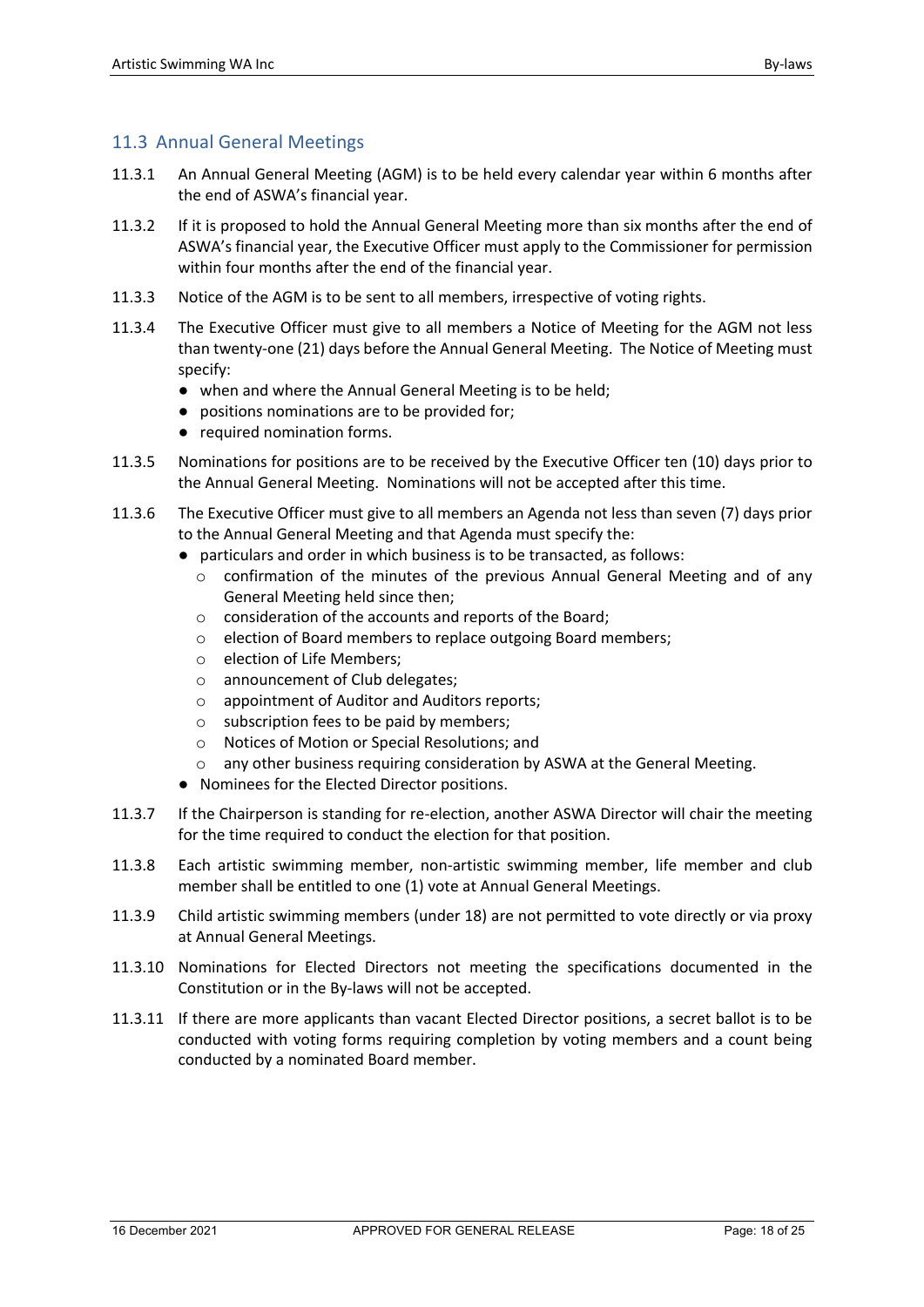### 11.4 Postal Ballots

- 11.4.1 If a postal ballot is called, the results are to be recorded in the minutes of the next Board meeting. This is to include the number in favour of the motion and the number against.
- 11.4.2 An email is to be sent to each member over the age of eighteen (18) years with the results of the postal ballot communicated within seven (7) days of the ballot closing.

#### 11.5 Minutes of Meetings

- 11.5.1 The Executive Officer must cause proper minutes of all proceedings of all General Meetings (including Special General Meetings and Annual General Meetings) and Board meetings to be taken and distributed within fourteen (14) days after the holding of each General Meeting or Board meeting.
- 11.5.2 The Chairperson must ensure that the minutes taken of a General Meeting or Board meeting are checked and signed as correct by the Chairperson of the General Meeting or Board meeting to which those minutes relate or by the Chairperson of the next succeeding General Meeting or Board meeting, as the case requires.
- 11.5.3 Resolutions to Notices of Motions are binding and must be recorded in the Minutes along with the name of the mover and second mover.
- 11.5.4 The minutes of meetings must include the number in favour of and the number against any determination.

### 12. RULES

- 12.1.1 ASWA may alter or rescind these rules, or make rules additional to these rules, in accordance with the procedure set out in the Act.
- 12.1.2 Within one (1) month of the passing of a special resolution altering its rules, or such further time as the Commissioner may in a particular case allow (on written application by Artistic Swimming WA), ASWA must lodge with the Commissioner notice of the special resolution setting out particulars of the alteration together with a notice given by a member of the Board certifying that the resolution was duly passed as a special resolution and that the rules of the Association as so altered conform to the requirements of the Act.
- 12.1.3 The revised rules come into effect once the Commissioner has given approval to accept the changes.

### 13. INSPECTION OF RECORDS

- 13.1.1 A member may at any reasonable time inspect without charge the books, documents, records, minutes, Register and securities of ASWA.
- 13.1.2 No fees are to be charged for making this request.
- 13.1.3 The Board will honour a request made on the prescribed form within ten (10) days of the request being made.

### 14. PRIVACY OF INFORMATION

14.1.1 ASWA shall request personal details from members only when the information is relevant to the day-to-day business of ASWA.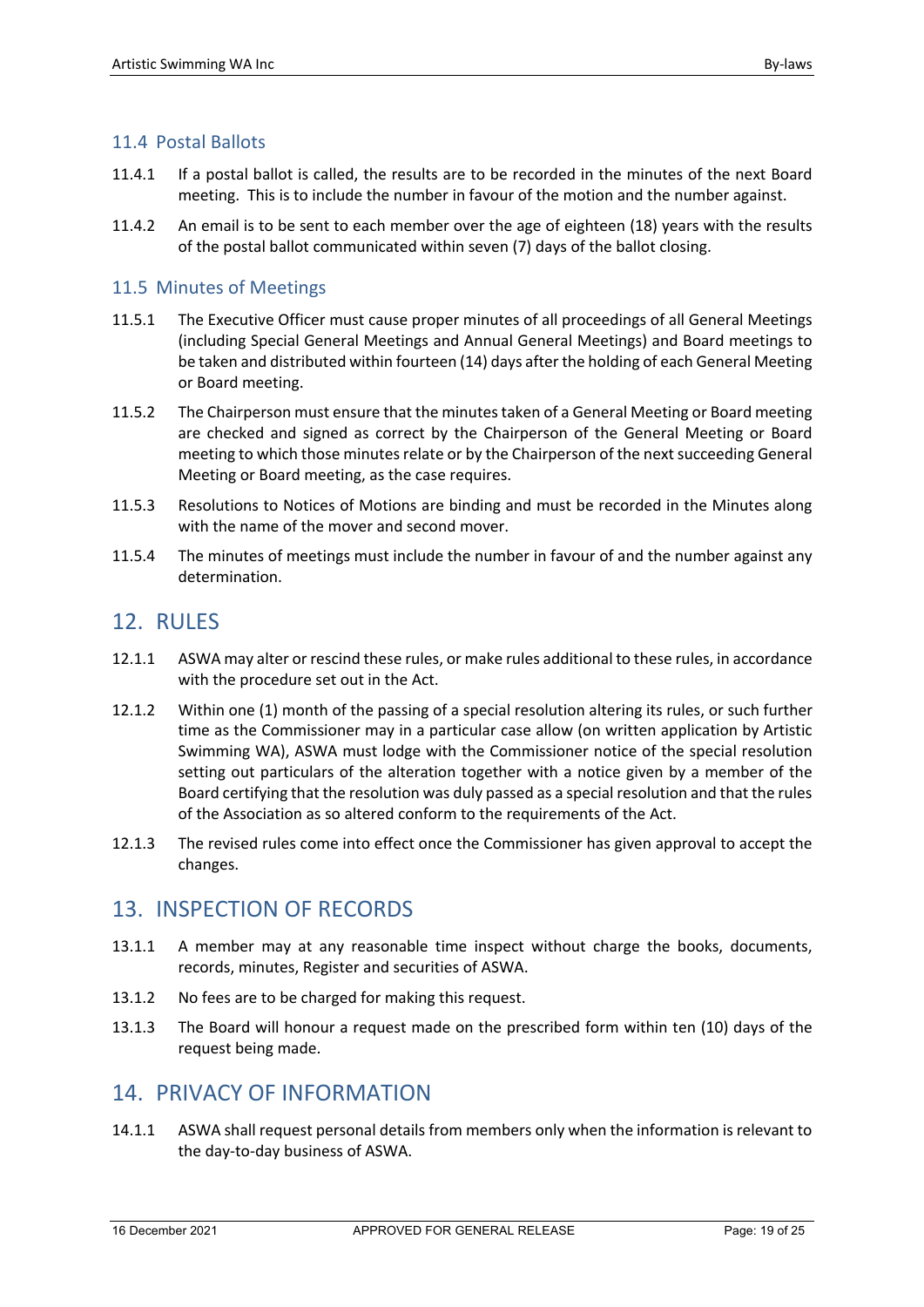# 15. ASSOCIATION COLOURS

15.1.1 ASWA's colour is a medium blue.

## 16. COMPETITIONS

#### 16.1 Competitions and Skills Assessments

- 16.1.1 Entry fees are to be set by the ASWA Board for the following season prior to April 30th so the competition fees can be included in the Technical Package.
- 16.1.2 ASWA will release a Technical Package detailing the following season's competitions and related policies prior to the end of May each financial year.
- 16.1.3 Entries are to be finalised fourteen (14) days prior to the competition or skill assessment start date. No entries beyond this time will be accepted.
- 16.1.4 Competition entry fees will be invoiced by ASWA to Clubs and must be paid prior to the competition.
- 16.1.5 Scratches made seven (7) days prior to the competition / skills assessment will receive a refund. Scratches made after this time will not be refunded unless a medical certificate is provided.
- 16.1.6 All swimmers must be registered and financial members prior to entering in ASWA competitions. Swimmers registered with another State or Country shall compete as visitors, which means they can be judged but may not be entitled to awards. In events where there are non-WA athletes competing, WA athletes must be awarded appropriately for domestic competition and, if required, the medal placings will be shared with the non-WA athlete(s).
- 16.1.7 Swimmers competing in routines where figures scores are included as part of the result calculation, must compete in figures for that age group.
- 16.1.8 Athletes may compete in figures only and be awarded accordingly except at States or Nationals. At States and Nationals, athletes may not compete in figures only. However, swimmers aged 15 Years and Under who are competing in routines with no figure component (Free Combination or Free Age Team), may (optional) compete in their relevant age group figure competition for development or selection purposes. (Exhibitor).
- 16.1.9 Competitions will be conducted according to the latest ASAI/FINA Rules except as they may be varied elsewhere in these By-Laws or in ASWA's Technical Package,
- 16.1.10 If swimwear does not conform to the required standards, the Referee has the authority to refuse to permit the swimmer(s) to compete until their swimwear conforms to the required standards.
- 16.1.11 Theatrical make-up should not be worn and use of accessory equipment, goggles or additional clothing is not permitted unless required by medical reasons or unless stated in the Rules. Jewellery may not be worn.
- 16.1.12 The Referee shall be informed in writing if there are any changes to the listed members of duet, team, and free combination routines no later than two hours before the scheduled start time of the event. Withdrawals from any events must be provided in writing to the Referee no later than two hours before the scheduled start time of the event. Changes after this time can only be made in case of sudden illness or accident and if the reserve is ready to compete without delaying the competition. The final decision in such a situation shall be made by the Referee.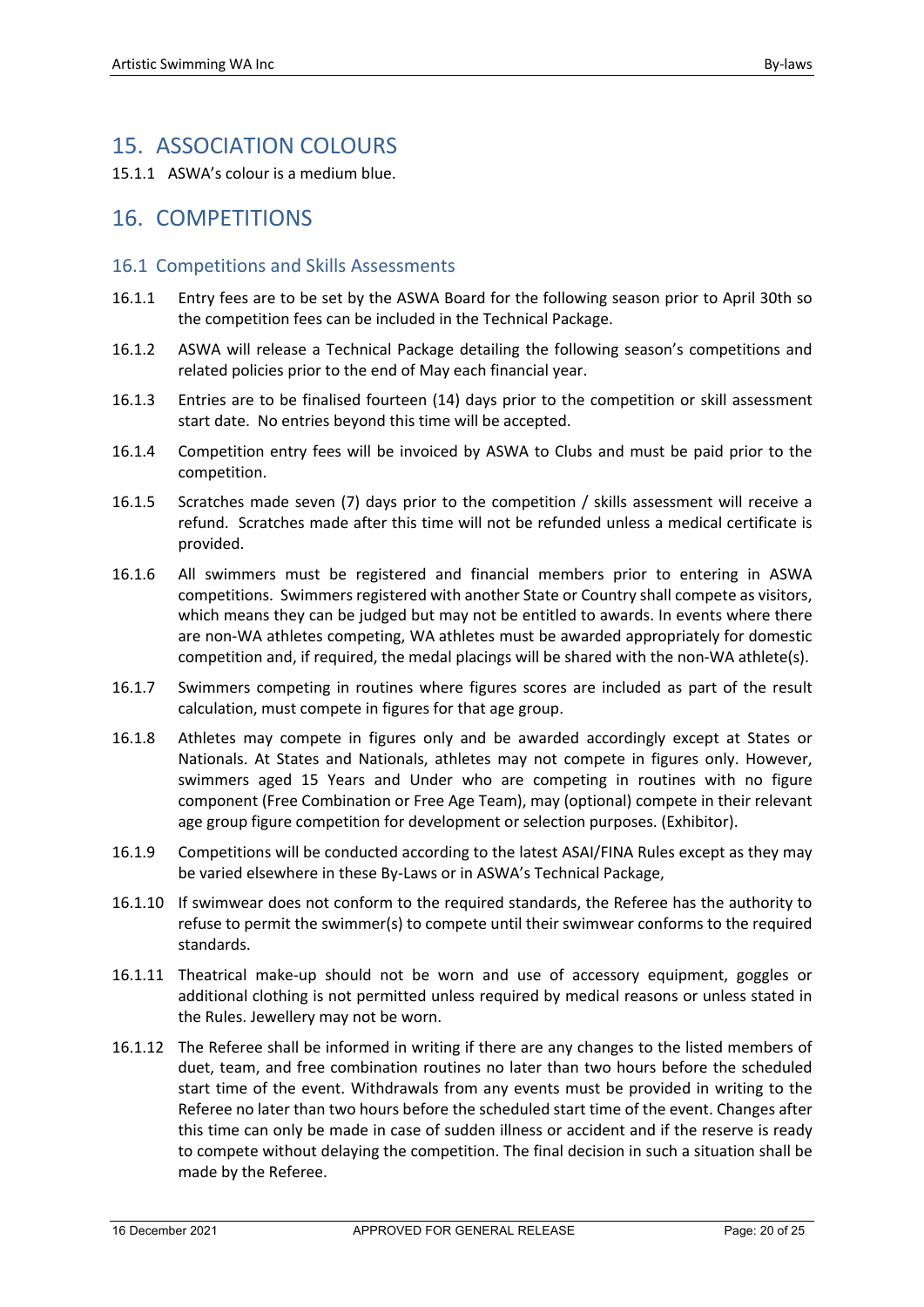- 16.1.13 Failure to notify the Referee of substitution or withdrawal shall result in disqualification of the routine.
- 16.1.14 ASWA recommends swimmers adhere to their club uniform for athlete parades and awards ceremonies.
- 16.1.15 A Jury of Appeal is to be assigned by the ASWA Board prior to the beginning of the season and will stay in effect until the completion of States.
- 16.1.16 All protests are to be considered by the Referee and in the event of a Protest Appeal, by the Jury of Appeal.
- 16.1.17 Swimmers and parents are responsible for paying pool entry. Pool entry for ASWA-designated volunteers and officials will be paid by ASWA. Coaches nominated for that competition by the Clubs will have their entry paid.
- 16.1.18 Results are to be signed off by the Referee prior to the departure of the Scorer and Referee.
- 16.1.19 The change room must be left in a clean and tidy state Clubs will be charged a cleaning fee if the change rooms are left in an untidy manner.
- 16.1.20 All team personnel are to keep clear of music centres, scoring tables and judge panels.
- 16.1.21 Only the competitors Coach and the Referee are to approach a Competitor reluctant to compete.
- 16.1.22 Competition results are to be kept for a period of seven (7) years.
- 16.1.23 The Referee is in charge of the competition from the standpoint of ensuring the rules are followed.
- 16.1.24 Competition volunteer assignments are to be submitted to the Competition Manager prior to the end of July each financial year.
- 16.1.25 If a swimmer performs figures for two (2) Age Groups, an additional entry fee will be charged.

### 16.2 Competition Scoring

- 16.2.1 Enhancements and feature changes are to be reviewed with any new upgrade.
- 16.2.2 An assistant electronic scorer is to be assigned from a different Club to the Chief Electronic Scorer.
- 16.2.3 The scoring system must be used to calculate averages no manual average scores are to be entered.
- 16.2.4 Scoring is to be conducted using the following setup:

| <b>ACTUAL</b><br>NO.<br><b>OF</b><br><b>JUDGES</b> | <b>FIGURE</b><br>S<br><b>PANEL</b><br><b>SETUP</b> | <b>ROUTIN</b><br><b>ES</b><br><b>PANEL</b><br><b>SETUP</b> | <b>DESCRIPTION</b>                                                                                                             |
|----------------------------------------------------|----------------------------------------------------|------------------------------------------------------------|--------------------------------------------------------------------------------------------------------------------------------|
| 2 Judges                                           | 4x3                                                | 3x3                                                        | Uses 2 raw judge scores.<br>Adds a 3 <sup>rd</sup> system calculated average.<br>Averages the 3 scores.                        |
| 3 Judges                                           | 4x3                                                | 3x3                                                        | Averages the 3 original Judges scores.                                                                                         |
| 4 Judges                                           | 4x4                                                | 3x4                                                        | The system calculates a 5 <sup>th</sup> judge score.<br>Top and bottom scores removed, 3 middle<br>scores used in calculation. |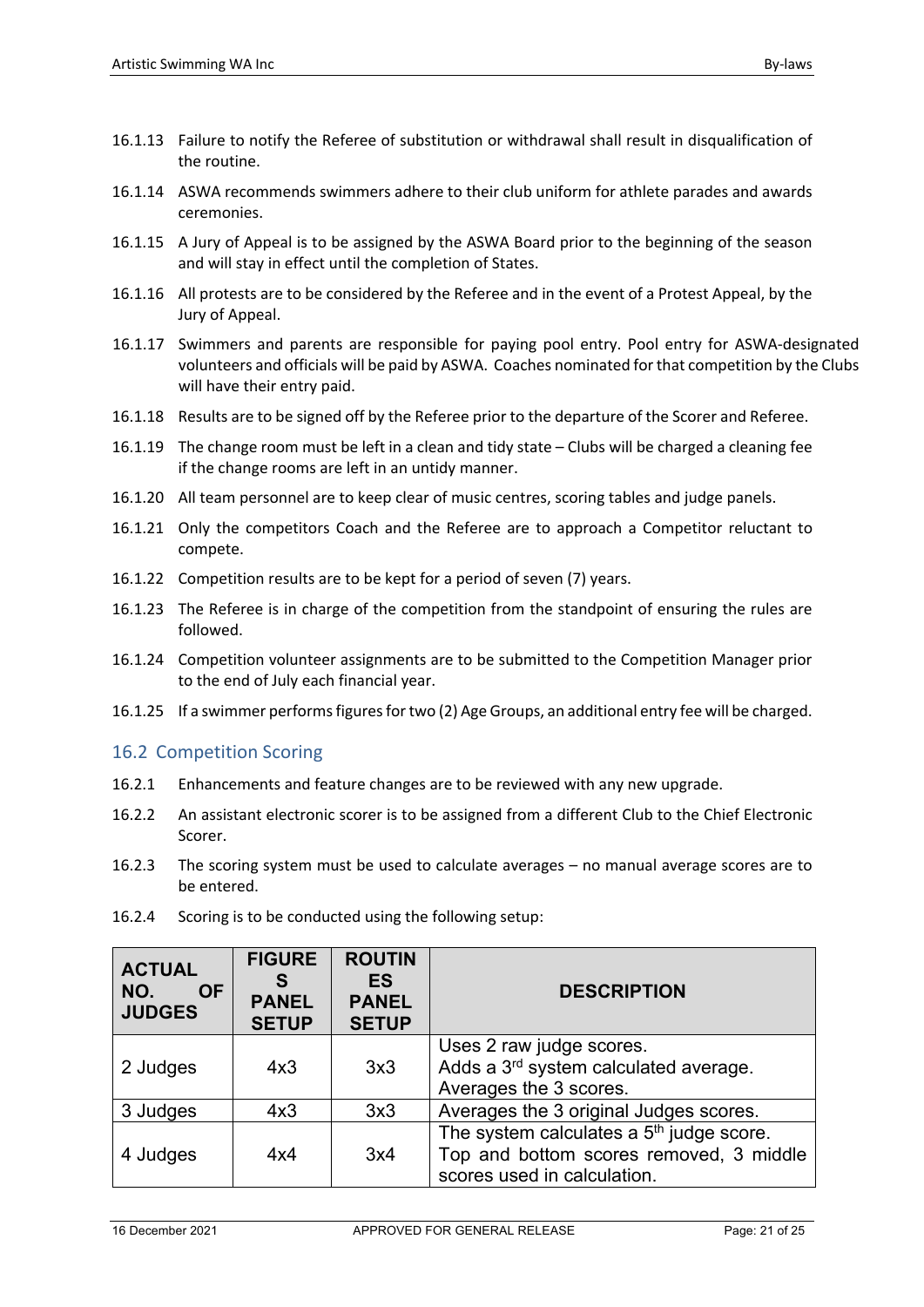| 5 Judges | 4x5 | 3x5 | Top and bottom score removed, 3 middle<br>scores used in calculation. |
|----------|-----|-----|-----------------------------------------------------------------------|
| 6 Judges | 4x6 | 3x6 | Top removed, bottom removed, 4 middle<br>scores used in calculation.  |
| 7 Judges | 4x7 | 3x7 | Top removed, bottom removed, 5 middle<br>scores used in calculation.  |

#### 16.3 WA State Championships

- 16.3.1 WA State Championships will be held annually in the month of February or March.
- 16.3.2 All swimmers must compete in at least 50% of competitions during the season to be eligible to compete in the WA Championships. This does not include skills assessment or figures only competitions.

#### 16.4 Australian National and Open Age Group Championships

16.4.1 ASWA is to ensure that competitors are correctly registered and competing in the correct age group and division and that all Club nominations are correct according to FINA and ASAI rules.

#### 16.5 Overseas Competitions

- 16.5.1 Swimmers must have competed in the previous State championships to be eligible to represent WA in an overseas competition, with clearance obtained from both State and National bodies. Exceptions may be granted in extraordinary circumstances
- 16.5.2 If the State Representative Team visit involves overseas travel, the responsibility for a swimmer or other representative obtaining a passport lies with the individual. If visas are required, the individual passports must be in the hands of the accompanying Team Manager in sufficient time to allow for the team obtaining the required visas as a group.

### 17. AWARDS & GRANTS

- 17.1.1 The ASWA Board will confirm the criteria for the Marsea Nelson award winner on an annual basis.
- 17.1.2 The Daphne Robert Memorial trophy will be awarded to the best performing Junior Athlete.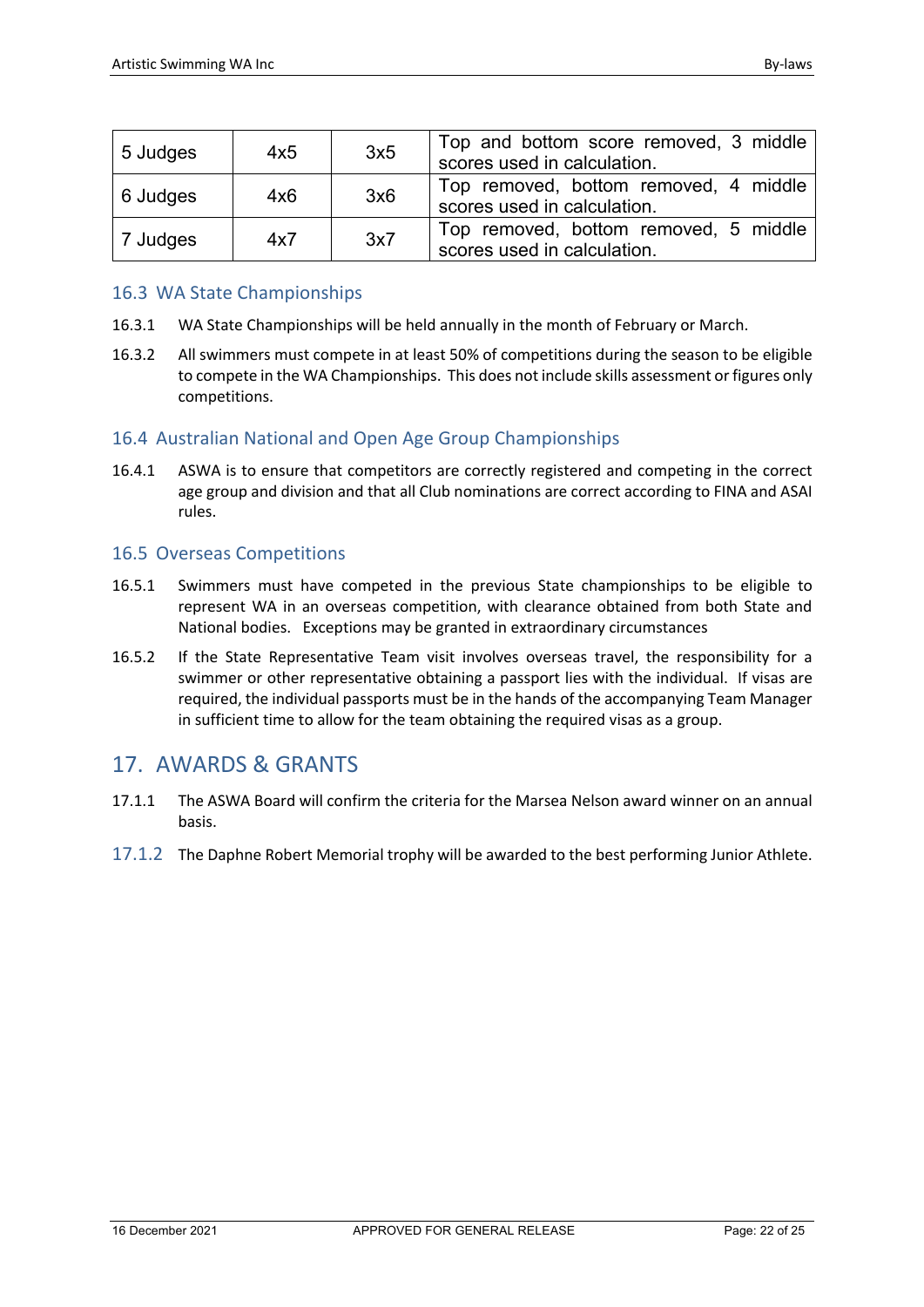# 18. HIGH PERFORMANCE PROGRAMMES

- 18.1.1 All eligible synchronised swimming members will be offered an opportunity to trial for high performance programmes operated by ASWA.
- 18.1.2 To be eligible to participate in the selection process, athletes must meet the following criteria:
	- Be a registered athlete of Synchro Australia;
	- Be a registrant in good standing with ASWA;
	- Not have any outstanding fees/fines payable to ASWA; and
	- Be a member of an ASWA recognised club.
- 18.1.3 Selection and appeal processes will be detailed in the Technical Package released by ASWA at the commencement of each financial year.

## 19. COACHES

- 19.1.1 As per ASAI policy, all Coaches must be accredited.
- 19.1.2 A Coach must have a current Working with Children Check and CPR qualifications.
- 19.1.3 Coaches that are not accredited must be supervised at all times.
- 19.1.4 The Coach to pupil ratio must not exceed one (1) coach to ten (10) students for a general class, or twelve (12) for a routine.

### 20. VOLUNTEERS

20.1.1 All volunteers must be registered members of ASWA whether they are volunteering for a competition role or for a Club fundraising activity or event.

### 21. EQUIPMENT

#### 21.1 Register

- 21.1.1 A register of Fixed Assets purchased by ASWA is to be maintained indicating items purchased and their current location.
- 21.1.2 People borrowing ASWA equipment are to agree to report any losses or thefts as soon as possible.
- 21.1.3 The theft of any ASWA loaned equipment is to be reported to the Police and a Police Report provided to ASWA within one (1) month of the theft.
- 21.1.4 Loaned equipment remains the property of ASWA.

#### 21.2 Maintenance

21.2.1 It is the responsibility of the person borrowing any ASWA equipment to ensure it is electronically tagged.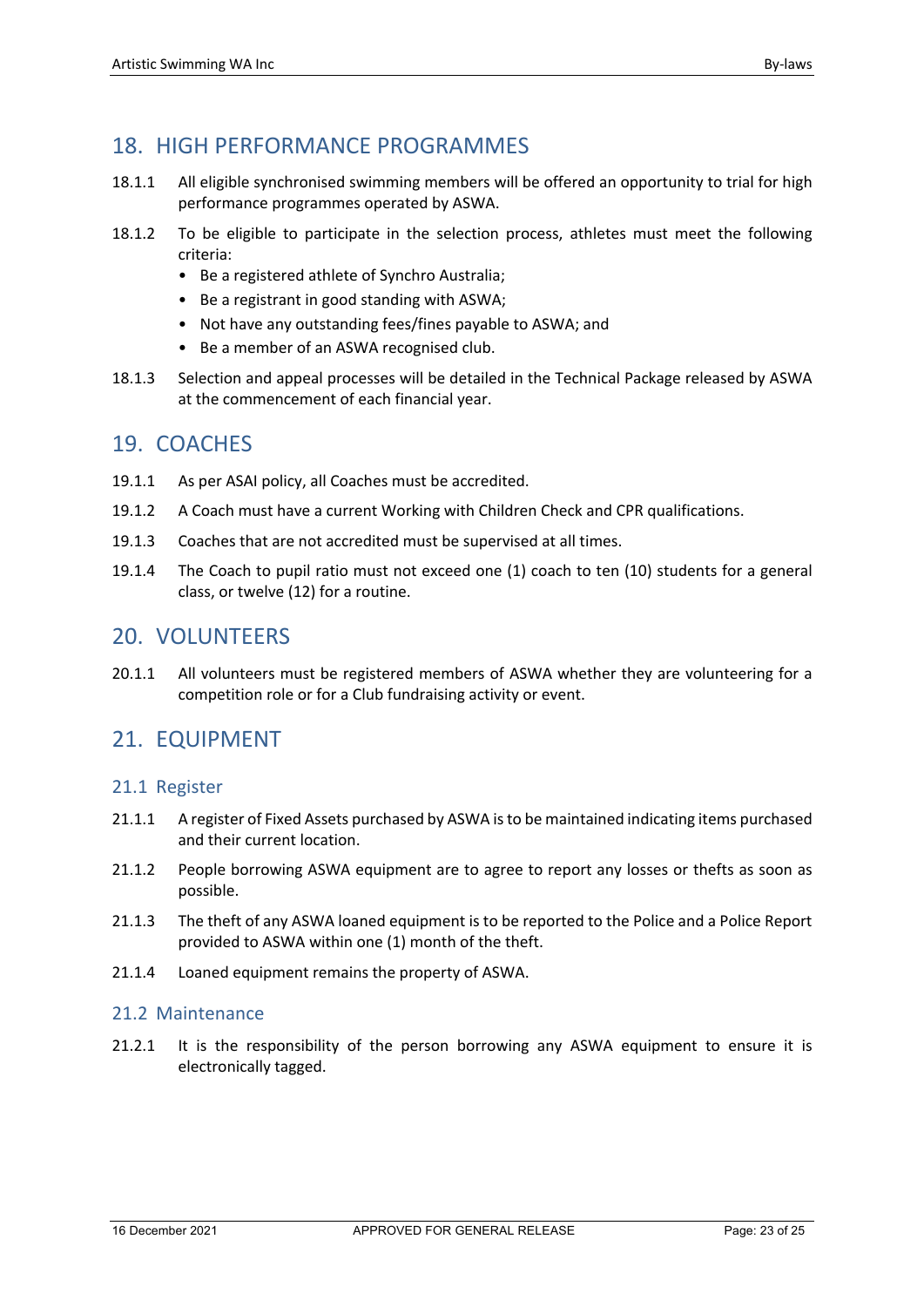### 21.3 Sound Systems

- 21.3.1 One sound system is to be provided by ASWA for the use of every member Club.
- 21.3.2 Sound systems loaned to Clubs are to be maintained by the Club.
- 21.3.3 Sound systems loaned to Clubs are to be returned to ASWA for use in competitions or activities if required.
- 21.3.4 Given as a starting grant training systems one speaker one amp one microphone. The Club needs to maintain and ensure the asset, if the club becomes insolvent or closes within the first 12 months, then the equipment must be returned to ASWA, in reasonable working order.

#### 21.4 Laptops

21.4.1 Loaned ASWA Laptops are to be used for synchronised swimming purposes only and are not to be used for personal use or to store personal information. Virus management software is to be maintained and active on the laptops at all times. Only ASWA approved software is to be installed.

# 22. GRIEVANCE PROCEDURE AND DISPUTE RESOLUTION

#### 22.1 Grievance Lodgement

- 22.1.1 The grievance procedure applies to disputes between:
	- a member and another member; or
	- a member and ASWA; or
	- if ASWA provides services to non-members, those non-members who receive services from ASWA, and ASWA.
- 22.1.2 Grievances are to be recorded on the prescribed "Notice of Grievance" form. Details of the issue are to be provided with any supporting materials.

#### 22.2 Dispute Consideration

- 22.2.1 The parties to the dispute must meet and discuss the matter in dispute, and, if possible, resolve the dispute within fourteen (14) days after the dispute comes to the attention of all of the parties.
- 22.2.2 If the parties are unable to resolve the dispute at the meeting, or if a party fails to attend that meeting, then the parties must, within ten (10) days, hold a meeting in the presence of a mediator.
- 22.2.3 The mediator must be:
	- 1. a person chosen by agreement between the parties; or
	- 2. in the absence of agreement:
		- in the case of a dispute between a member and another member, a person appointed by the Board of ASWA;
		- in the case of a dispute between a member or relevant non-member and ASWA, a person who is a mediator appointed to, or employed with, a not for profit organisation.
- 22.2.4 A member of ASWA can be a mediator.
- 22.2.5 The mediator cannot be a member who is a party to the dispute.